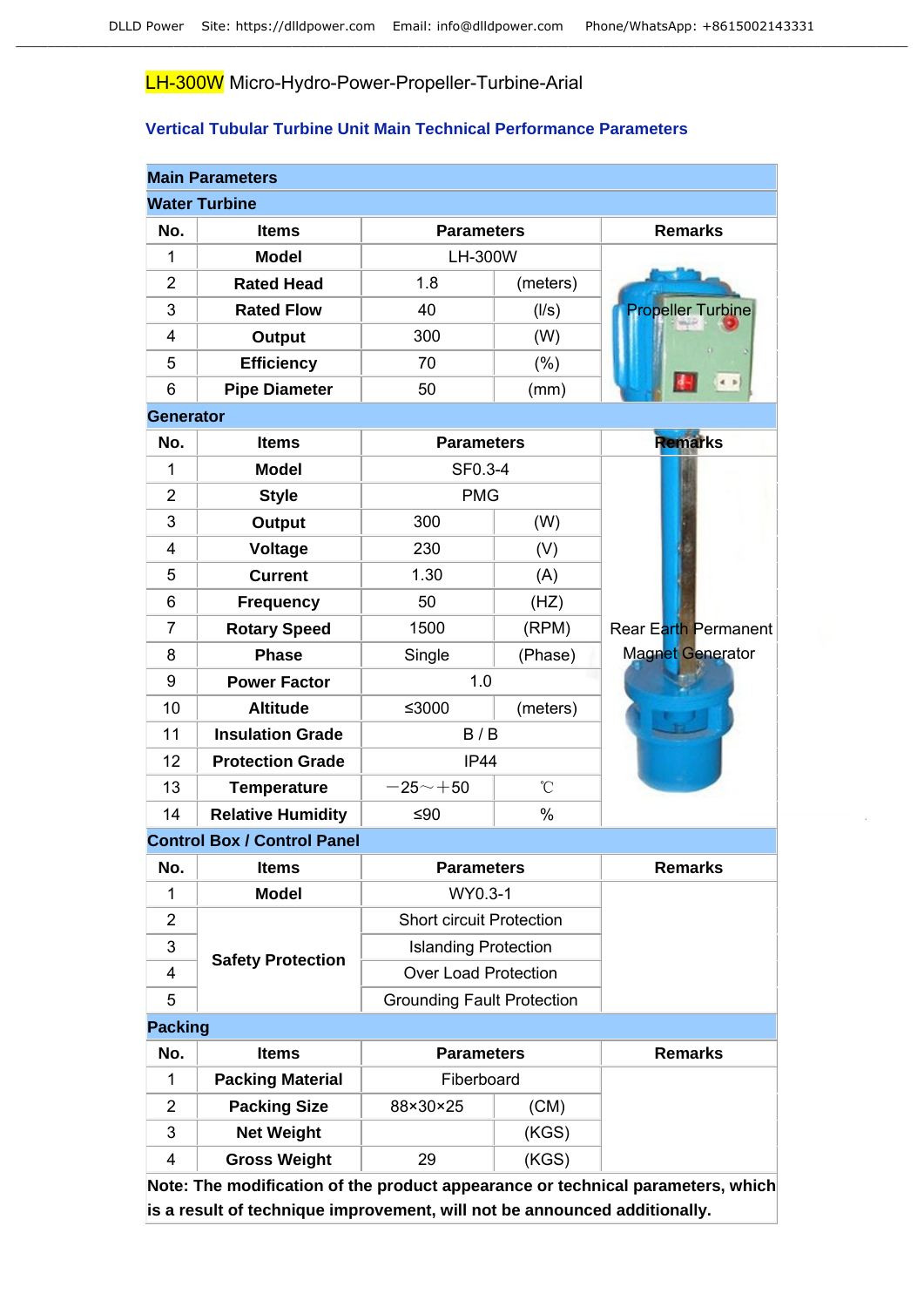### LH-500W **Vertical Tubular Turbine Unit Main Technical Performance Parameters**

|                | <b>Main Parameters</b>             |                            |              |                         |
|----------------|------------------------------------|----------------------------|--------------|-------------------------|
|                | <b>Water Turbine</b>               |                            |              |                         |
| No.            | <b>Items</b>                       | <b>Parameters</b>          |              | <b>Remarks</b>          |
| 1              | <b>Model</b>                       | LH-500W                    |              |                         |
| $\overline{2}$ | <b>Rated Head</b>                  | $\overline{2}$<br>(meters) |              |                         |
| 3              | <b>Rated Flow</b>                  | 45<br>(1/s)                |              | <b>PropellerTurbine</b> |
| 4              | <b>Output</b>                      | 500                        | (W)          |                         |
| 5              | <b>Efficiency</b>                  | 70                         | (%)          |                         |
| 6              | <b>Pipe Diameter</b>               | 50                         | (mm)         |                         |
| Generator      |                                    |                            |              |                         |
| No.            | <b>Items</b>                       | <b>Parameters</b>          |              | <b>Remarks</b>          |
| 1              | <b>Model</b>                       | SF0.5-4                    |              |                         |
| $\overline{2}$ | <b>Style</b>                       | <b>PMG</b>                 |              |                         |
| 3              | <b>Output</b>                      | 500                        | (W)          |                         |
| 4              | Voltage                            | 230                        | (V)          |                         |
| 5              | <b>Current</b>                     | 2.17                       | (A)          |                         |
| 6              | Frequency                          | 50                         | (HZ)         |                         |
| $\overline{7}$ | <b>Rotary Speed</b>                | 1500                       | (RPM)        | Rear Earth Permanent    |
| 8              | <b>Phase</b>                       | Single                     | (Phase)      | Magnet Generator        |
| 9              | <b>Power Factor</b>                | 1.0                        |              |                         |
| 10             | <b>Altitude</b>                    | ≤3000                      | (meters)     |                         |
| 11             | <b>Insulation Grade</b>            | B/B                        |              |                         |
| 12             | <b>Protection Grade</b>            | <b>IP44</b>                |              |                         |
| 13             | <b>Temperature</b>                 | $-25 - +50$                | $\mathrm{C}$ |                         |
| 14             | <b>Relative Humidity</b>           | ≤ $90$                     | $\%$         |                         |
|                | <b>Control Box / Control Panel</b> |                            |              |                         |
| No.            | <b>Items</b>                       | <b>Parameters</b>          |              | <b>Remarks</b>          |

| No. | <b>Items</b>             | <b>Parameters</b>                 | <b>Remarks</b> |
|-----|--------------------------|-----------------------------------|----------------|
|     | Model                    | WY0.5-1                           |                |
|     |                          | <b>Short circuit Protection</b>   |                |
| 3   |                          | <b>Islanding Protection</b>       |                |
| 4   | <b>Safety Protection</b> | Over Load Protection              |                |
| 5   |                          | <b>Grounding Fault Protection</b> |                |

# **Packing**

| No. | <b>Items</b>            | <b>Parameters</b> | <b>Remarks</b> |  |
|-----|-------------------------|-------------------|----------------|--|
|     | <b>Packing Material</b> | Fiberboard        |                |  |
| 2   | <b>Packing Size</b>     | (CM)<br>85×34×29  |                |  |
| 3   | <b>Net Weight</b>       |                   | (KGS)          |  |
| 4   | <b>Gross Weight</b>     | 31                | (KGS)          |  |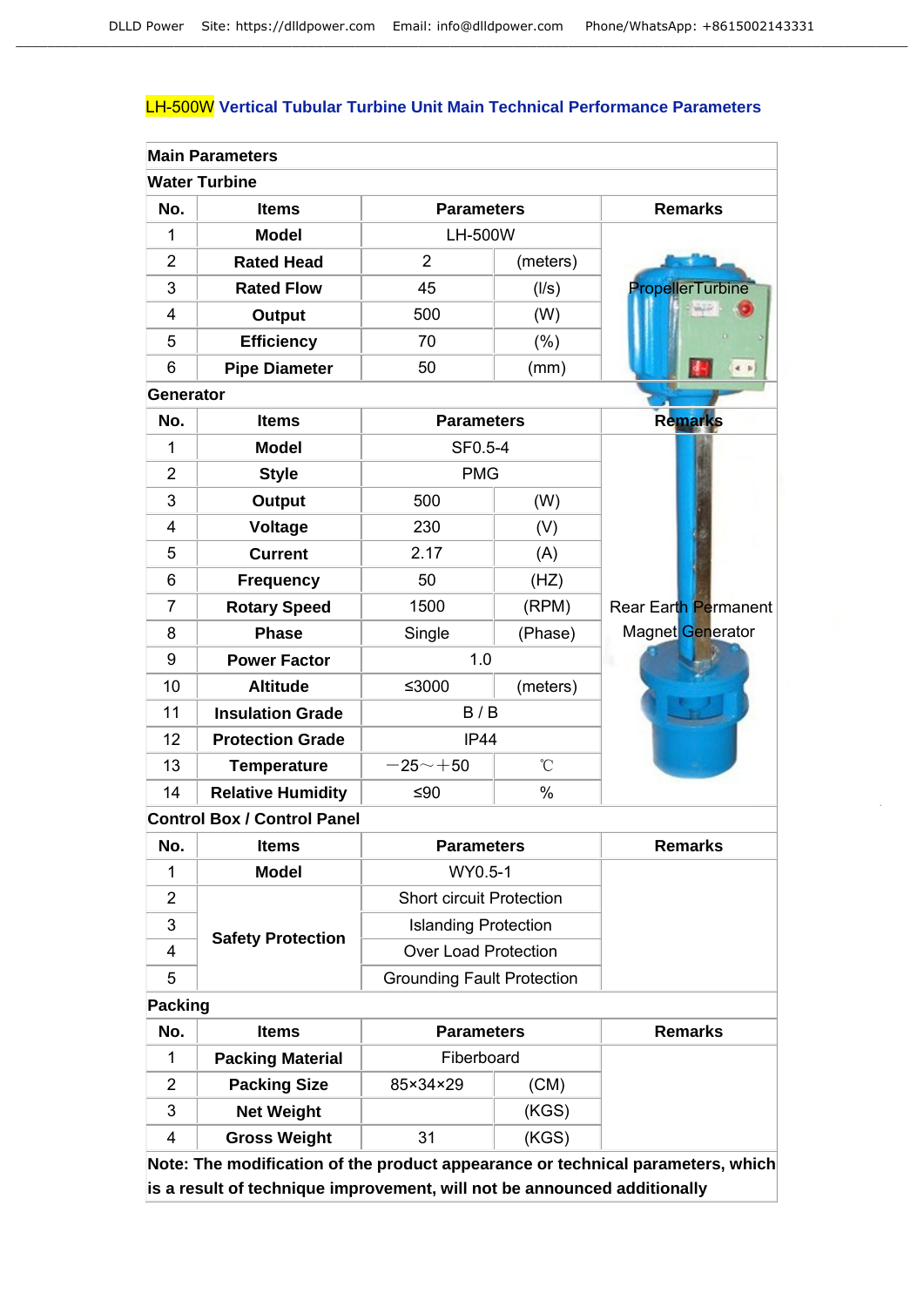## LH-700W **Vertical Tubular Turbine Unit Main Technical Performance Parameters**

|                | <b>Main Parameters</b>             |                   |               |                             |
|----------------|------------------------------------|-------------------|---------------|-----------------------------|
|                | <b>Water Turbine</b>               |                   |               |                             |
| No.            | <b>Items</b>                       | <b>Parameters</b> |               | <b>Remarks</b>              |
| 1              | <b>Model</b>                       | <b>LH-700W</b>    |               |                             |
| $\overline{2}$ | <b>Rated Head</b>                  | 2.2               | (meters)      |                             |
| 3              | <b>Rated Flow</b>                  | 50                | (1/s)         | <b>Propeller Turbine</b>    |
| 4              | <b>Output</b>                      | 700               | (W)           |                             |
| 5              | <b>Efficiency</b>                  | 70                | (% )          |                             |
| 6              | <b>Pipe Diameter</b>               | 50                | (mm)          |                             |
| Generator      |                                    |                   |               |                             |
| No.            | <b>Items</b>                       | <b>Parameters</b> |               | <b>Remarks</b>              |
| 1              | <b>Model</b>                       | SF0.7-4           |               |                             |
| $\overline{2}$ | <b>Style</b>                       | <b>PMG</b>        |               |                             |
| 3              | <b>Output</b>                      | 700               | (W)           |                             |
| $\overline{4}$ | <b>Voltage</b>                     | 230               | (V)           |                             |
| 5              | <b>Current</b>                     | 3.04              | (A)           |                             |
| 6              | <b>Frequency</b>                   | 50                | (HZ)          |                             |
| $\overline{7}$ | <b>Rotary Speed</b>                | 1500              | (RPM)         | <b>Rear Earth Permanent</b> |
| 8              | <b>Phase</b>                       | Single            | (Phase)       | Magnet Generator            |
| 9              | <b>Power Factor</b>                | 1.0               |               |                             |
| 10             | <b>Altitude</b>                    | ≤3000             | (meters)      |                             |
| 11             | <b>Insulation Grade</b>            | B/B               |               |                             |
| 12             | <b>Protection Grade</b>            | <b>IP44</b>       |               |                             |
| 13             | <b>Temperature</b>                 | $-25 - +50$       | $^{\circ}$ C  |                             |
| 14             | <b>Relative Humidity</b>           | ≤90               | $\frac{0}{0}$ |                             |
|                | <b>Control Box / Control Panel</b> |                   |               |                             |

| No. | <b>Items</b>             | <b>Parameters</b>                 | <b>Remarks</b> |
|-----|--------------------------|-----------------------------------|----------------|
|     | <b>Model</b>             | WY0.7-1                           |                |
|     |                          | <b>Short circuit Protection</b>   |                |
| 3   |                          | <b>Islanding Protection</b>       |                |
| 4   | <b>Safety Protection</b> | <b>Over Load Protection</b>       |                |
| 5   |                          | <b>Grounding Fault Protection</b> |                |

# **Packing**

| No. | <b>Items</b>            | <b>Parameters</b> | <b>Remarks</b> |  |
|-----|-------------------------|-------------------|----------------|--|
|     | <b>Packing Material</b> | Fiberboard        |                |  |
|     | <b>Packing Size</b>     | 85×34×29<br>(CM)  |                |  |
| 3   | <b>Net Weight</b>       | (KGS)             |                |  |
| 4   | <b>Gross Weight</b>     | 36                | (KGS)          |  |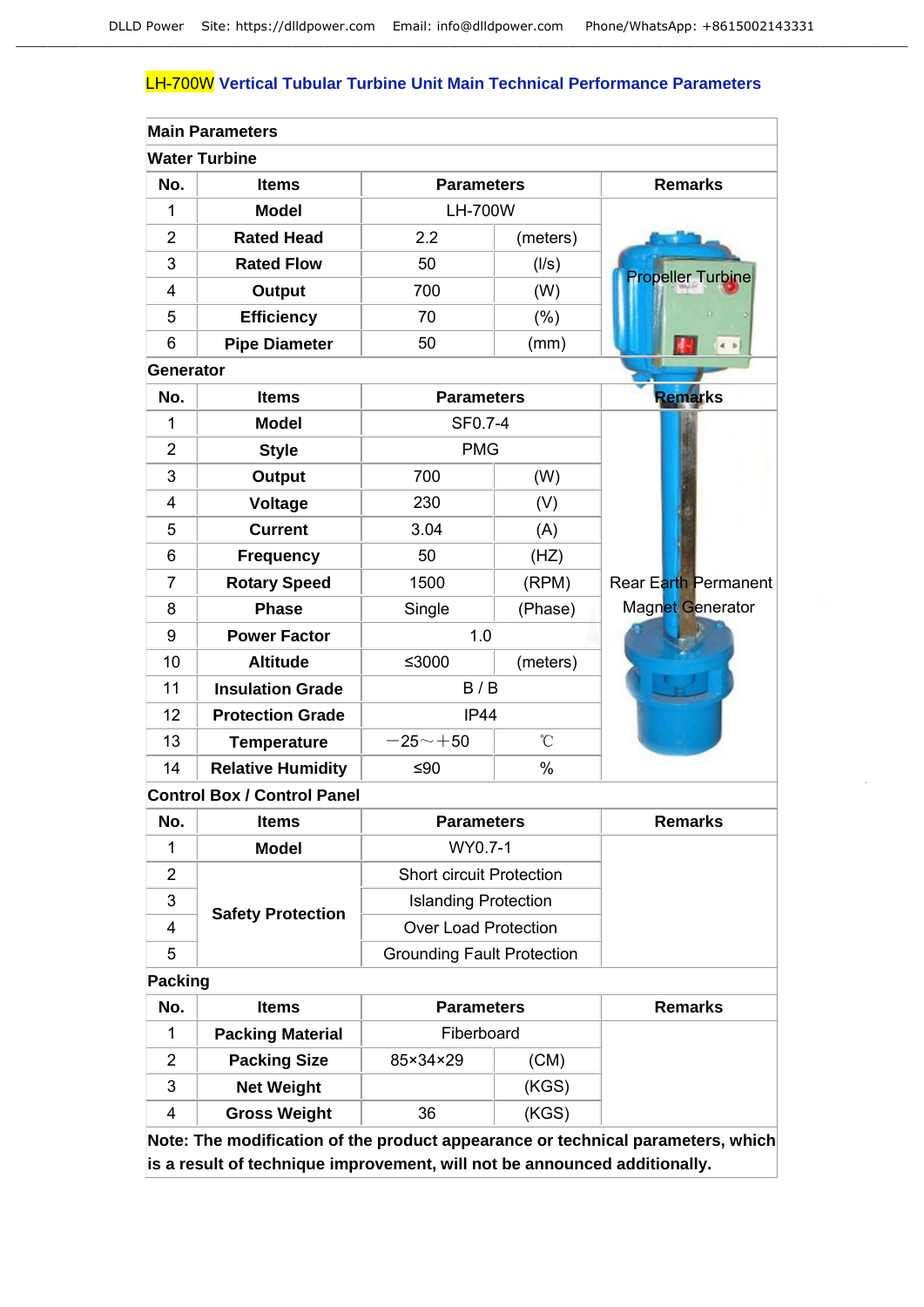## LH-1KW **Vertical Tubular Turbine Unit Main Technical Performance Parameters**

|                | <b>Main Parameters</b>             |                                   |                 |                             |
|----------------|------------------------------------|-----------------------------------|-----------------|-----------------------------|
|                | <b>Water Turbine</b>               |                                   |                 |                             |
| No.            | <b>Items</b>                       | <b>Parameters</b>                 |                 | <b>Remarks</b>              |
| 1              | <b>Model</b>                       | LH-1KW                            |                 |                             |
| $\overline{2}$ | <b>Rated Head</b>                  | 2.5                               | (meters)        |                             |
| 3              | <b>Rated Flow</b>                  | 50                                | (1/s)           |                             |
| 4              | <b>Output</b>                      | 1000                              | (W)             | <b>Propeller Turbine</b>    |
| 5              | <b>Efficiency</b>                  | 70                                | (% )            |                             |
| 6              | <b>Pipe Diameter</b>               | 50                                | (mm)            |                             |
| Generator      |                                    |                                   |                 |                             |
| No.            | <b>Items</b>                       | <b>Parameters</b>                 |                 | <b>Remarks</b>              |
| 1              | <b>Model</b>                       | SF1.0-4                           |                 |                             |
| $\overline{2}$ | <b>Style</b>                       | <b>PMG</b>                        |                 |                             |
| 3              | <b>Output</b>                      | 1000                              | (W)             |                             |
| 4              | Voltage                            | 230                               | (V)             |                             |
| 5              | <b>Current</b>                     | 4.34                              | (A)             |                             |
| 6              | <b>Frequency</b>                   | 50                                | (HZ)            |                             |
| $\overline{7}$ | <b>Rotary Speed</b>                | 1500                              | (RPM)           | <b>Rear Earth Permanent</b> |
| 8              | <b>Phase</b>                       | Single                            | (Phase)         | Magnet Generator            |
| 9              | <b>Power Factor</b>                | 1.0                               |                 |                             |
| 10             | <b>Altitude</b>                    | ≤3000                             | (meters)        |                             |
| 11             | <b>Insulation Grade</b>            | B/B                               |                 |                             |
| 12             | <b>Protection Grade</b>            | <b>IP44</b>                       |                 |                             |
| 13             | <b>Temperature</b>                 | $-25 - +50$                       | $\rm ^{\circ}C$ |                             |
| 14             | <b>Relative Humidity</b>           | ≤ $90$                            | $\%$            |                             |
|                | <b>Control Box / Control Panel</b> |                                   |                 |                             |
| No.            | <b>Items</b>                       | <b>Parameters</b>                 |                 | <b>Remarks</b>              |
| 1              | <b>Model</b>                       | WY1.0-1                           |                 |                             |
| $\overline{2}$ |                                    | <b>Short circuit Protection</b>   |                 |                             |
| 3              |                                    | <b>Islanding Protection</b>       |                 |                             |
| 4              | <b>Safety Protection</b>           | <b>Over Load Protection</b>       |                 |                             |
| 5              |                                    | <b>Grounding Fault Protection</b> |                 |                             |
| <b>Packing</b> |                                    |                                   |                 |                             |
| No.            | <b>Items</b>                       | <b>Parameters</b>                 |                 | <b>Remarks</b>              |
| 1              | <b>Packing Material</b>            | Fiberboard                        |                 |                             |
| $\overline{2}$ | <b>Packing Size</b>                | 90×34×29                          | (CM)            |                             |
| 3              | <b>Net Weight</b>                  |                                   | (KGS)           |                             |
| 4              | <b>Gross Weight</b>                | 43                                | (KGS)           |                             |
|                |                                    |                                   |                 |                             |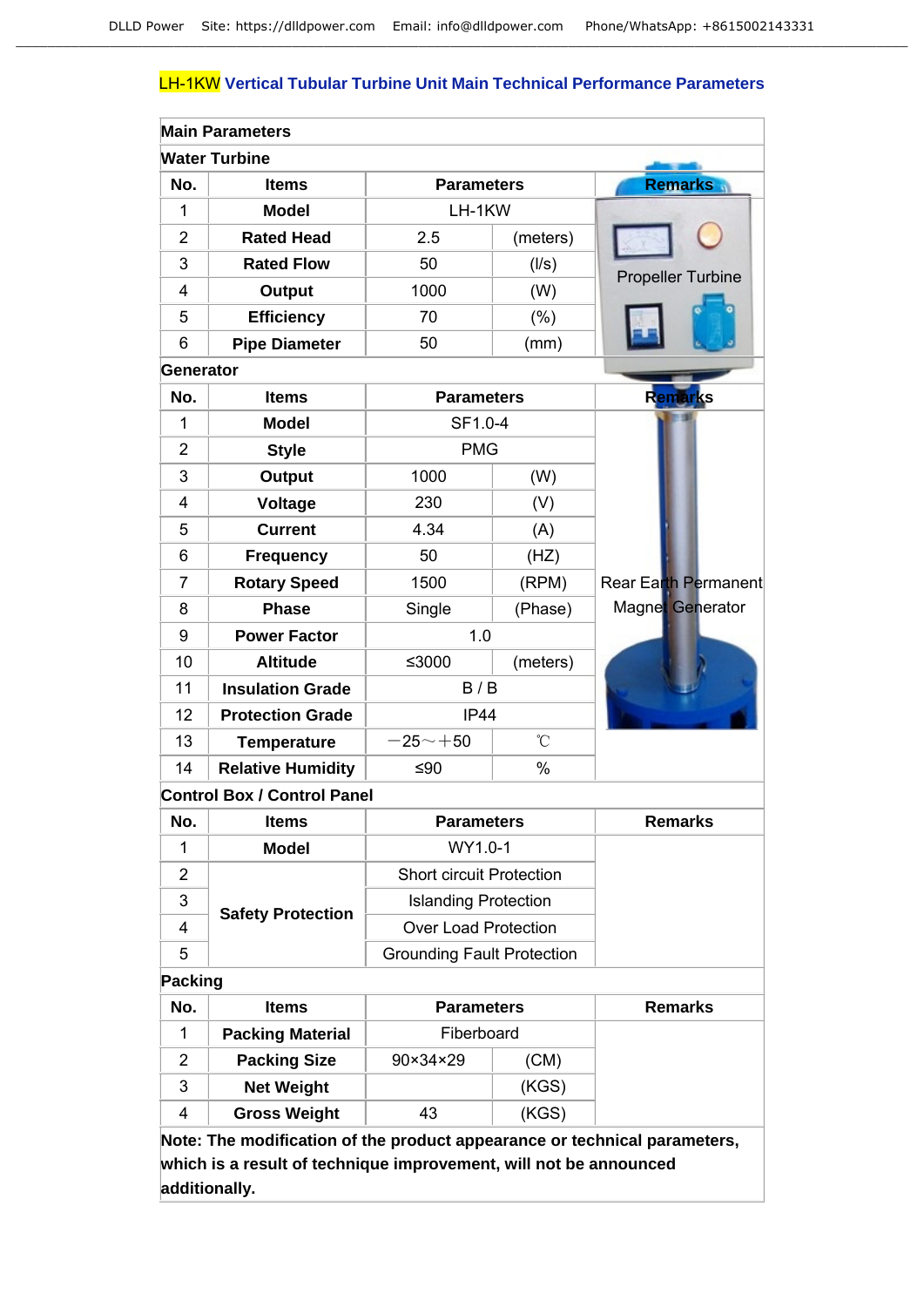### LH-3KW **Vertical Tubular Turbine Unit Main Technical Performance Parameters**

| <b>Main Specifications</b> |                                   |                                                |     |                           |
|----------------------------|-----------------------------------|------------------------------------------------|-----|---------------------------|
| <b>Turbine</b>             |                                   |                                                |     | Remarks                   |
| <b>Type</b>                |                                   | LH-3KW                                         |     |                           |
| <b>Rated Head</b>          |                                   | 11m                                            |     | Vertical Tubular          |
| <b>Rated Flow</b>          |                                   | 45 l/s                                         |     | Turbine                   |
| Power                      |                                   | 3 KW                                           |     |                           |
| Efficiency                 | 60%                               |                                                |     |                           |
| <b>Generator</b>           |                                   |                                                |     | <b>Remarks</b>            |
| <b>Type</b>                |                                   | <b>SF3-4</b>                                   |     |                           |
| <b>Rated Power</b>         |                                   | 3KW                                            |     |                           |
| <b>Rated Voltage</b>       |                                   | 230V                                           |     |                           |
| <b>Rated Current</b>       |                                   | 13.04 A                                        |     | <b>Conforms to the</b>    |
| <b>Frequency</b>           |                                   | 50Hz                                           |     | <b>IEC</b>                |
| <b>Rated Rotational</b>    |                                   | 1500r/min                                      |     | international             |
| Phase                      |                                   | 1                                              |     | electrician               |
| P.F.                       |                                   | 0.9                                            |     | committee                 |
| Elevation                  |                                   | ≤3000m                                         |     | standard<br>& CE standard |
| <b>Insulation Grade</b>    |                                   | B/B                                            |     |                           |
| <b>Protection Grade</b>    |                                   | <b>IP44</b>                                    |     |                           |
| <b>Ambient Temperature</b> |                                   | $-25\degree\text{C}\!\sim\!+50\degree\text{C}$ |     |                           |
| <b>Relative Humidity</b>   |                                   | ≤90%                                           |     |                           |
| <b>Control Panel</b>       |                                   |                                                |     | <b>Remarks</b>            |
|                            |                                   | <b>Short circuit Protection</b>                |     |                           |
| <b>Safety Protection</b>   |                                   | <b>Islanding Protection</b>                    |     |                           |
|                            |                                   | Over Load Protection                           |     |                           |
|                            | <b>Grounding Fault Protection</b> |                                                |     |                           |
| Packing Material           | Fiberboard                        |                                                |     |                           |
| Packing Size               | 0.5 M3                            |                                                |     |                           |
| Packing Weight             | <b>Net</b>                        | Kg                                             | 130 |                           |
|                            | Gross                             | kg                                             | 150 |                           |

Stated: This product presents or the technical parameter revision is the technical improvement result, no other explanation.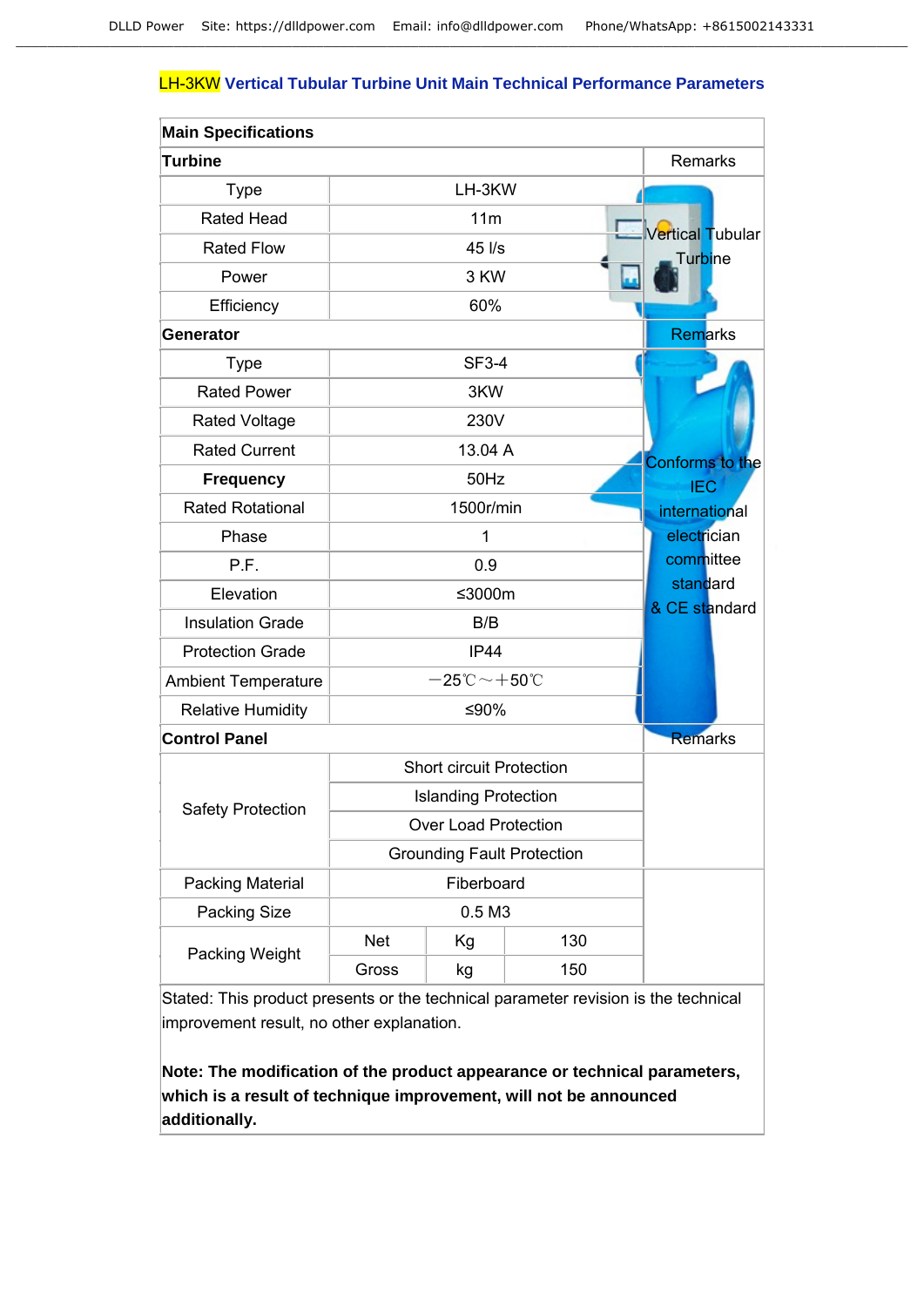#### MH-3KW

### **Vertical Tubular Turbine Unit Main Technical Performance Parameters**

| <b>Main Specifications</b> |                                   |                                                  |     |                         |
|----------------------------|-----------------------------------|--------------------------------------------------|-----|-------------------------|
| <b>Turbine</b>             |                                   |                                                  |     | Remarks                 |
| <b>Type</b>                |                                   | MH-3KW                                           |     |                         |
| <b>Rated Head</b>          |                                   | 4m                                               |     | <b>Vertical Tubular</b> |
| <b>Rated Flow</b>          |                                   | 136 l/s                                          |     | Turbine                 |
| Power                      |                                   | 3 KW                                             |     |                         |
| Efficiency                 |                                   | 60%                                              |     |                         |
| <b>Generator</b>           |                                   |                                                  |     | Remarks                 |
| Type                       |                                   | <b>SF3-4</b>                                     |     |                         |
| <b>Rated Power</b>         |                                   | 3KW                                              |     |                         |
| <b>Rated Voltage</b>       |                                   | 230V                                             |     |                         |
| <b>Rated Current</b>       |                                   | 13.04 A                                          |     | Conforms to the         |
| <b>Frequency</b>           |                                   | 50Hz                                             |     | <b>IEG</b>              |
| <b>Rated Rotational</b>    |                                   | 1500r/min                                        |     | international           |
| Phase                      |                                   | 1                                                |     | electrician             |
| P.F.                       |                                   | 0.9                                              |     | committee               |
| Elevation                  |                                   | ≤3000m                                           |     | standard                |
| <b>Insulation Grade</b>    |                                   | B/B                                              |     | & CE standard           |
| <b>Protection Grade</b>    |                                   | IP44                                             |     |                         |
| <b>Ambient Temperature</b> |                                   | $-25^{\circ}\text{C}\!\sim\!+50^{\circ}\text{C}$ |     |                         |
| <b>Relative Humidity</b>   |                                   | ≤90%                                             |     |                         |
| <b>Control Panel</b>       |                                   |                                                  |     | Remarks                 |
|                            |                                   | <b>Short circuit Protection</b>                  |     |                         |
|                            |                                   | <b>Islanding Protection</b>                      |     |                         |
| Safety Protection          |                                   | <b>Over Load Protection</b>                      |     |                         |
|                            | <b>Grounding Fault Protection</b> |                                                  |     |                         |
| <b>Packing Material</b>    | Fiberboard                        |                                                  |     |                         |
| Packing Size               | 1.2 M3                            |                                                  |     |                         |
| Packing Weight             | <b>Net</b>                        | Kg                                               | 420 |                         |
|                            | Gross                             | Kg                                               | 450 |                         |

Stated: This product presents or the technical parameter revision is the technical improvement result, no other explanation.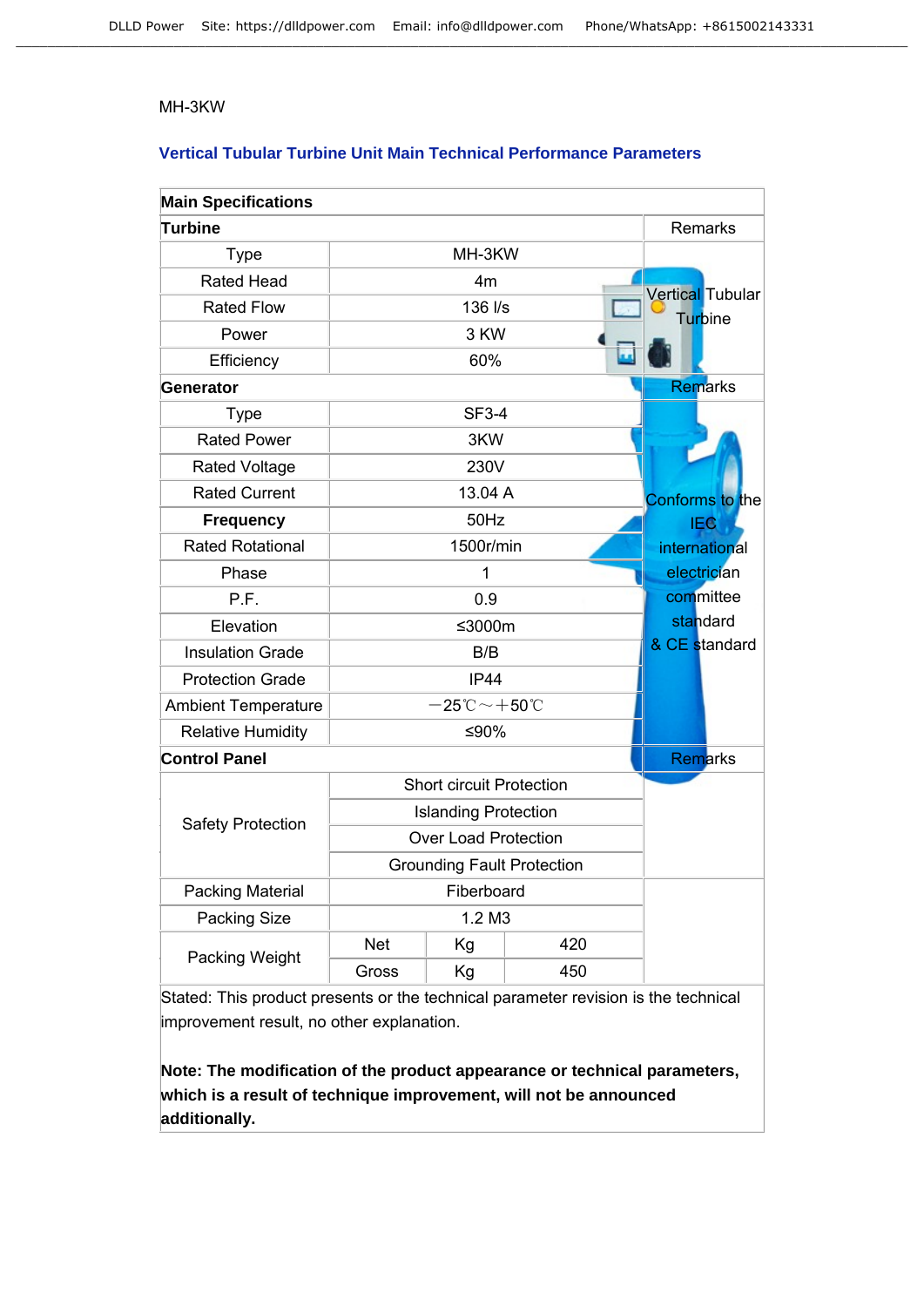### MH-5KW

## **Vertical Tubular Turbine Unit Main Technical Performance Parameters**

| <b>Main Specifications</b>                                                         |            |                                                  |     |                                    |
|------------------------------------------------------------------------------------|------------|--------------------------------------------------|-----|------------------------------------|
| <b>Turbine</b>                                                                     |            |                                                  |     | Remarks                            |
| <b>Type</b>                                                                        |            | MH-5KW                                           |     |                                    |
| <b>Rated Head</b>                                                                  |            | 6m                                               |     |                                    |
| <b>Rated Flow</b>                                                                  |            | 151 I/s                                          |     | Vertical Tubular<br><b>Turbine</b> |
| Power                                                                              |            | 5KW                                              |     |                                    |
| Efficiency                                                                         | 60%        |                                                  |     |                                    |
| <b>Generator</b>                                                                   |            |                                                  |     | <b>Remarks</b>                     |
| <b>Type</b>                                                                        |            | <b>SF5-4</b>                                     |     |                                    |
| <b>Rated Power</b>                                                                 |            | 5KW                                              |     |                                    |
| <b>Rated Voltage</b>                                                               |            | 230V                                             |     |                                    |
| <b>Rated Current</b>                                                               |            | 21.74 A                                          |     | <b>Conforms to the</b>             |
| <b>Frequency</b>                                                                   |            | 50Hz                                             |     | <b>IEC</b>                         |
| <b>Rated Rotational</b>                                                            |            | 1500r/min                                        |     | international                      |
| Phase                                                                              |            | 1                                                |     | electrician                        |
| P.F.                                                                               |            | 0.9                                              |     | committee                          |
| Elevation                                                                          |            | ≤3000m                                           |     | standard<br>& CE standard          |
| <b>Insulation Grade</b>                                                            |            | B/B                                              |     |                                    |
| <b>Protection Grade</b>                                                            |            | <b>IP44</b>                                      |     |                                    |
| <b>Ambient Temperature</b>                                                         |            | $-25^{\circ}\text{C}\!\sim\!+50^{\circ}\text{C}$ |     |                                    |
| <b>Relative Humidity</b>                                                           |            | ≤90%                                             |     |                                    |
| <b>Control Panel</b>                                                               |            |                                                  |     | <b>Remarks</b>                     |
|                                                                                    |            | <b>Short circuit Protection</b>                  |     |                                    |
| <b>Safety Protection</b>                                                           |            | <b>Islanding Protection</b>                      |     |                                    |
|                                                                                    |            | <b>Over Load Protection</b>                      |     |                                    |
| <b>Grounding Fault Protection</b>                                                  |            |                                                  |     |                                    |
| Packing Material                                                                   | Fiberboard |                                                  |     |                                    |
| Packing Size                                                                       | 1.3M3      |                                                  |     |                                    |
| Packing Weight                                                                     | <b>Net</b> | Kg                                               | 450 |                                    |
|                                                                                    | Gross      | Kg                                               | 490 |                                    |
| Stated: This product presents or the technical parameter revision is the technical |            |                                                  |     |                                    |

improvement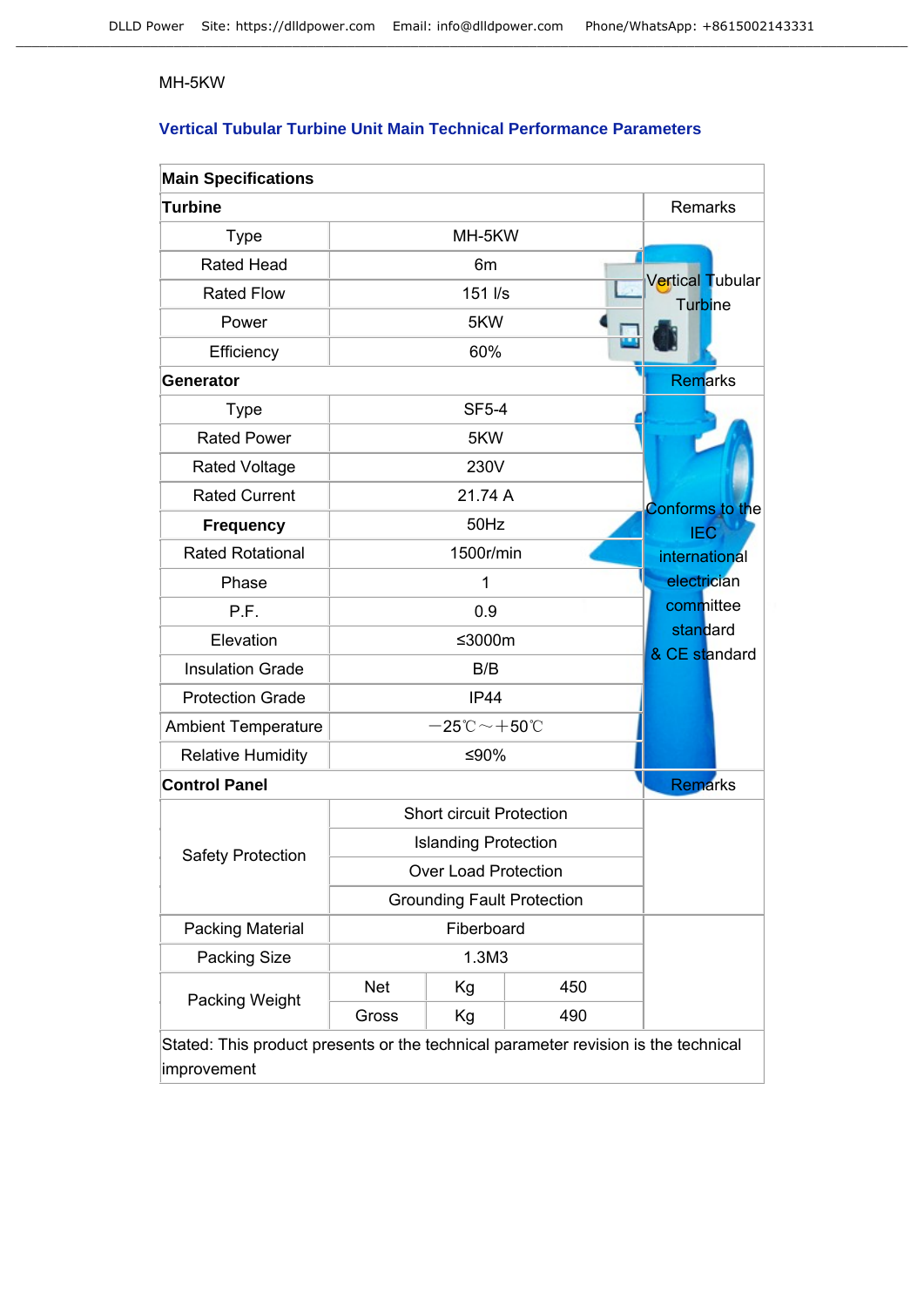#### MH-6KW

## **Vertical Tubular Turbine Unit Main Technical Performance Parameters**

| <b>Main Specifications</b>                                                         |            |                                                  |                                   |                                    |
|------------------------------------------------------------------------------------|------------|--------------------------------------------------|-----------------------------------|------------------------------------|
| <b>Turbine</b>                                                                     |            |                                                  |                                   | Remarks                            |
| <b>Type</b>                                                                        |            | MH-6KW                                           |                                   |                                    |
| <b>Rated Head</b>                                                                  |            | 7 <sub>m</sub>                                   |                                   |                                    |
| <b>Rated Flow</b>                                                                  |            | 156 l/s                                          |                                   | Vertical Tubular<br><b>Turbine</b> |
| Power                                                                              |            | 6 KW                                             |                                   |                                    |
| Efficiency                                                                         |            | 60%                                              |                                   |                                    |
| Generator                                                                          |            |                                                  |                                   | Remarks                            |
| <b>Type</b>                                                                        |            | <b>SF6-4</b>                                     |                                   |                                    |
| <b>Rated Power</b>                                                                 |            | 6KW                                              |                                   |                                    |
| Rated Voltage                                                                      |            | 230V                                             |                                   |                                    |
| <b>Rated Current</b>                                                               |            | 26.08 A                                          |                                   | Conforms to the                    |
| <b>Frequency</b>                                                                   |            | 50Hz                                             |                                   | <b>IEC</b>                         |
| <b>Rated Rotational</b>                                                            |            | 1500r/min                                        |                                   | international                      |
| Phase                                                                              |            | 1                                                |                                   | electrician                        |
| P.F.                                                                               |            | 0.9                                              |                                   | committee                          |
| Elevation                                                                          |            | ≤3000m                                           |                                   | standard                           |
| <b>Insulation Grade</b>                                                            |            | B/B                                              |                                   | & CE standard                      |
| <b>Protection Grade</b>                                                            |            | IP44                                             |                                   |                                    |
| <b>Ambient Temperature</b>                                                         |            | $-25^{\circ}\text{C}\!\sim\!+50^{\circ}\text{C}$ |                                   |                                    |
| <b>Relative Humidity</b>                                                           |            | ≤90%                                             |                                   |                                    |
| <b>Control Panel</b>                                                               |            |                                                  |                                   | <b>Remarks</b>                     |
|                                                                                    |            | <b>Short circuit Protection</b>                  |                                   |                                    |
| <b>Safety Protection</b>                                                           |            | <b>Islanding Protection</b>                      |                                   |                                    |
|                                                                                    |            | <b>Over Load Protection</b>                      |                                   |                                    |
|                                                                                    |            |                                                  | <b>Grounding Fault Protection</b> |                                    |
| <b>Packing Material</b>                                                            | Fiberboard |                                                  |                                   |                                    |
| <b>Packing Size</b>                                                                | 1.4 M3     |                                                  |                                   |                                    |
| Packing Weight                                                                     | <b>Net</b> | Kg                                               | 460                               |                                    |
|                                                                                    | Gross      | Kg                                               | 500                               |                                    |
| Stated: This product presents or the technical parameter revision is the technical |            |                                                  |                                   |                                    |

improvement result, no other explanation.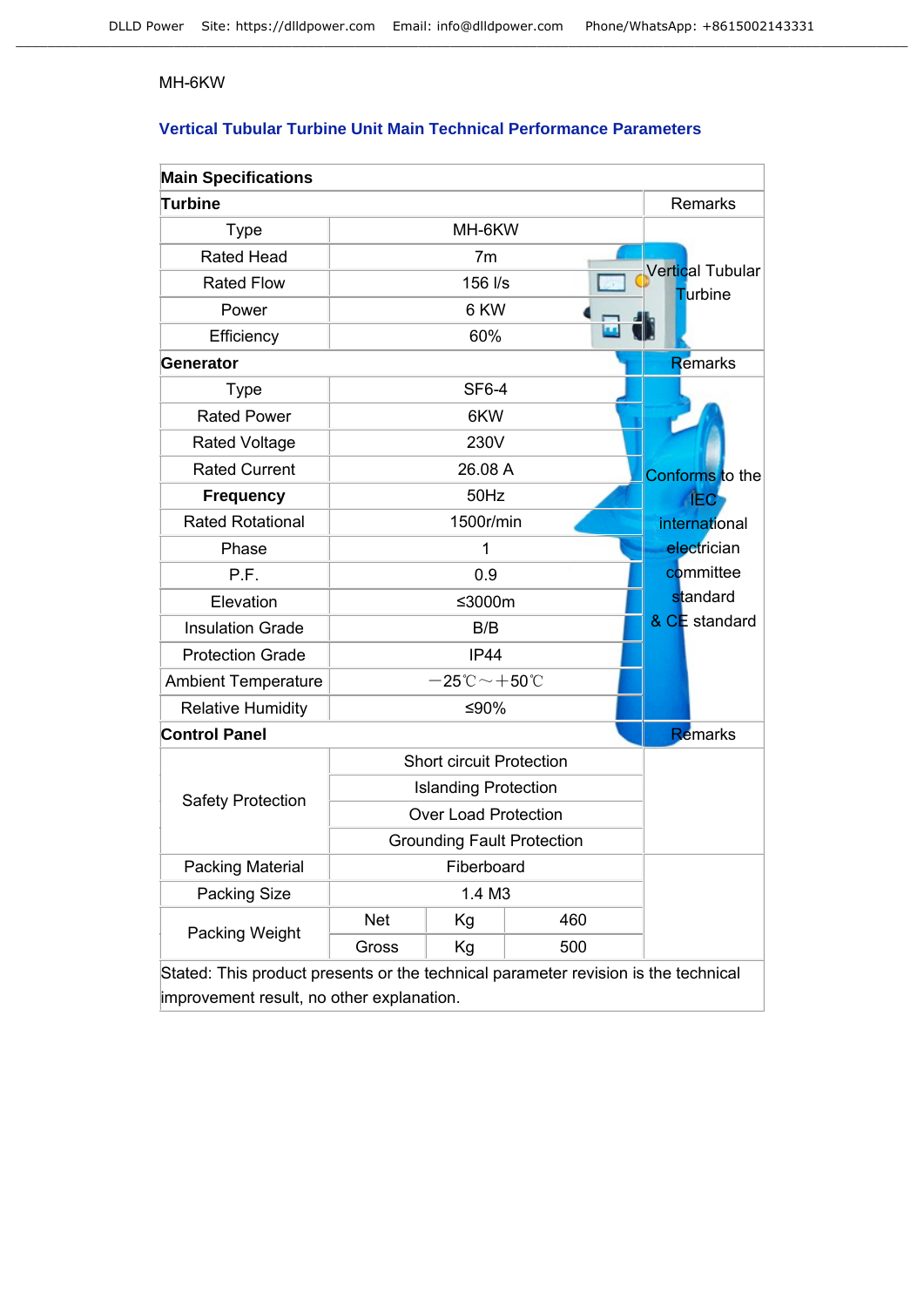#### MH-8KW

## **Vertical Tubular Turbine Unit Main Technical Performance Parameters**

| <b>Main Specifications</b>                                                         |            |                                                  |                                   |                         |
|------------------------------------------------------------------------------------|------------|--------------------------------------------------|-----------------------------------|-------------------------|
| <b>Turbine</b>                                                                     |            |                                                  |                                   | Remarks                 |
| <b>Type</b>                                                                        |            | MH-8KW                                           |                                   |                         |
| <b>Rated Head</b>                                                                  |            | 9m                                               |                                   | <b>Vertical Tubular</b> |
| <b>Rated Flow</b>                                                                  |            | 161 l/s                                          |                                   | <b>Turbine</b>          |
| Power                                                                              |            | 8 KW                                             |                                   |                         |
| Efficiency                                                                         |            | 60%                                              |                                   |                         |
| Generator                                                                          |            |                                                  |                                   | Remarks                 |
| <b>Type</b>                                                                        |            | <b>SF8-4</b>                                     |                                   |                         |
| <b>Rated Power</b>                                                                 |            | 8KW                                              |                                   |                         |
| Rated Voltage                                                                      |            | 230V                                             |                                   |                         |
| <b>Rated Current</b>                                                               |            | 34.78 A                                          |                                   | Conforms to the         |
| <b>Frequency</b>                                                                   |            | 50Hz                                             |                                   | <b>IEC</b>              |
| <b>Rated Rotational</b>                                                            |            | 1500r/min                                        |                                   | international           |
| Phase                                                                              | 1          |                                                  | electrician                       |                         |
| P.F.                                                                               | 0.9        |                                                  | committee                         |                         |
| Elevation                                                                          |            | ≤3000m                                           |                                   | standard                |
| <b>Insulation Grade</b>                                                            |            | B/B                                              |                                   | & CE standard           |
| <b>Protection Grade</b>                                                            |            | IP44                                             |                                   |                         |
| <b>Ambient Temperature</b>                                                         |            | $-25^{\circ}\text{C}\!\sim\!+50^{\circ}\text{C}$ |                                   |                         |
| <b>Relative Humidity</b>                                                           |            | ≤90%                                             |                                   |                         |
| <b>Control Panel</b>                                                               |            |                                                  |                                   | Remarks                 |
|                                                                                    |            | <b>Short circuit Protection</b>                  |                                   |                         |
| <b>Safety Protection</b>                                                           |            | <b>Islanding Protection</b>                      |                                   |                         |
|                                                                                    |            | <b>Over Load Protection</b>                      |                                   |                         |
|                                                                                    |            |                                                  | <b>Grounding Fault Protection</b> |                         |
| <b>Packing Material</b>                                                            | Fiberboard |                                                  |                                   |                         |
| Packing Size                                                                       | 1.5 M3     |                                                  |                                   |                         |
| Packing Weight                                                                     | <b>Net</b> | Kg                                               | 520                               |                         |
|                                                                                    | Gross      | Kg                                               | 560                               |                         |
| Stated: This product presents or the technical parameter revision is the technical |            |                                                  |                                   |                         |

improvement result, no other explanation.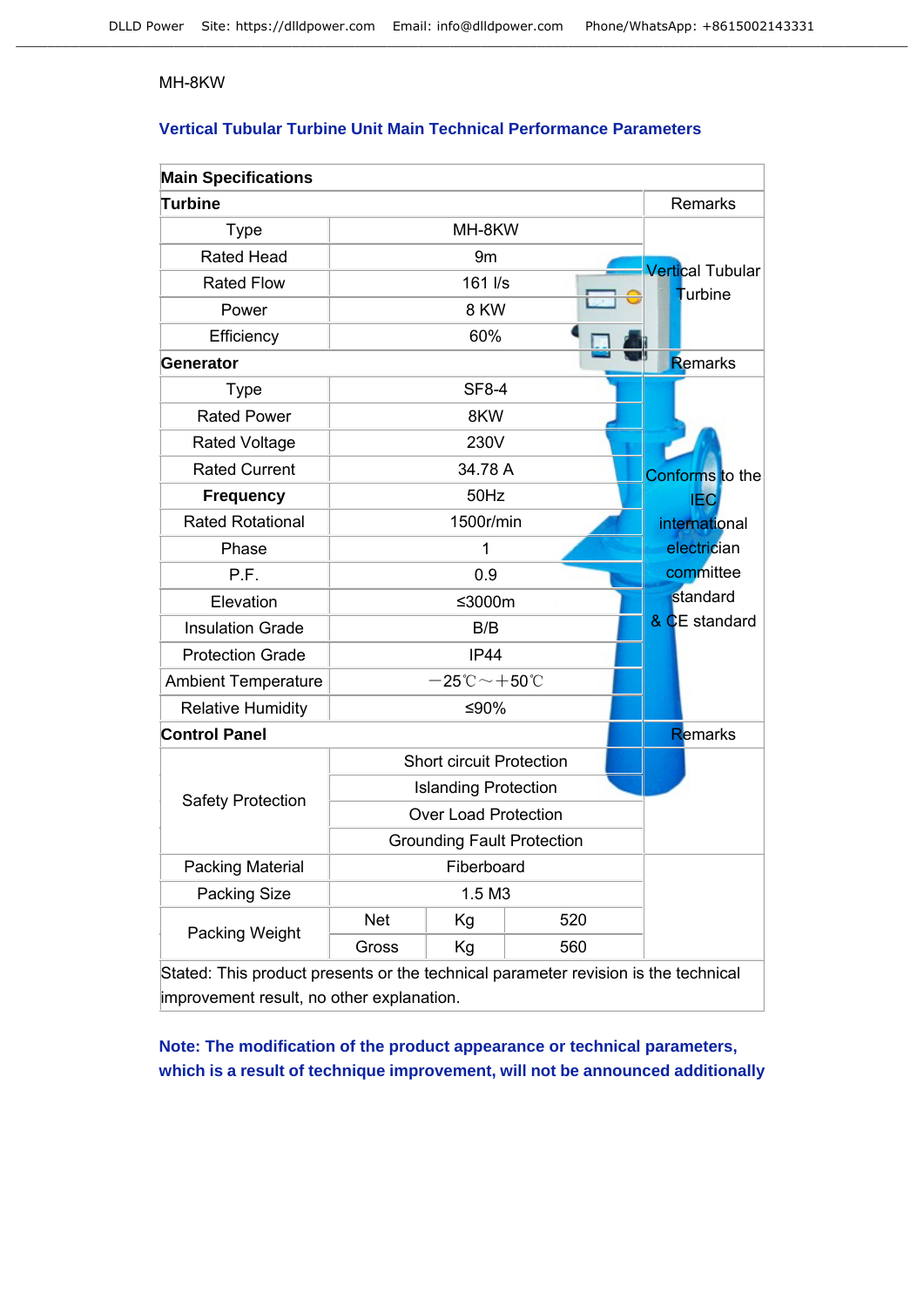### MH-10KW

## **Vertical Tubular Turbine Unit Main Technical Performance Parameters**

| <b>Main Specifications</b>                                                         |                                   |                                                  |             |  |                                    |
|------------------------------------------------------------------------------------|-----------------------------------|--------------------------------------------------|-------------|--|------------------------------------|
| <b>Turbine</b>                                                                     |                                   |                                                  |             |  | Remarks                            |
| <b>Type</b>                                                                        |                                   | MH-10KW                                          |             |  |                                    |
| <b>Rated Head</b>                                                                  |                                   | 11m                                              |             |  |                                    |
| <b>Rated Flow</b>                                                                  |                                   | 165 l/s                                          |             |  | <b>Vertical Tubular</b><br>Turbine |
| Power                                                                              |                                   | <b>10 KW</b>                                     |             |  |                                    |
| Efficiency                                                                         |                                   | 60%                                              |             |  |                                    |
| <b>Generator</b>                                                                   |                                   |                                                  |             |  | Remarks                            |
| <b>Type</b>                                                                        |                                   | SF10-4                                           |             |  |                                    |
| <b>Rated Power</b>                                                                 |                                   | <b>10KW</b>                                      |             |  |                                    |
| <b>Rated Voltage</b>                                                               |                                   | 230V                                             |             |  |                                    |
| <b>Rated Current</b>                                                               |                                   | 43.48 A                                          |             |  | Conforms to the                    |
| <b>Frequency</b>                                                                   |                                   | 50Hz                                             |             |  | <b>IEC</b>                         |
| <b>Rated Rotational</b>                                                            |                                   | 1500r/min                                        |             |  | international                      |
| Phase                                                                              | 1                                 |                                                  | electrician |  |                                    |
| P.F.                                                                               | 0.9                               |                                                  | committee   |  |                                    |
| Elevation                                                                          |                                   | ≤3000m                                           |             |  | standard                           |
| <b>Insulation Grade</b>                                                            |                                   | B/B                                              |             |  | & CE standard                      |
| <b>Protection Grade</b>                                                            |                                   | <b>IP44</b>                                      |             |  |                                    |
| <b>Ambient Temperature</b>                                                         |                                   | $-25\degree \text{C}\!\sim\!+50\degree \text{C}$ |             |  |                                    |
| <b>Relative Humidity</b>                                                           |                                   | ≤90%                                             |             |  |                                    |
| <b>Control Panel</b>                                                               |                                   |                                                  |             |  | Remarks                            |
|                                                                                    |                                   | <b>Short circuit Protection</b>                  |             |  |                                    |
| <b>Safety Protection</b>                                                           |                                   | <b>Islanding Protection</b>                      |             |  |                                    |
|                                                                                    |                                   | <b>Over Load Protection</b>                      |             |  |                                    |
|                                                                                    | <b>Grounding Fault Protection</b> |                                                  |             |  |                                    |
| Packing Material                                                                   | Fiberboard                        |                                                  |             |  |                                    |
| Packing Size                                                                       | 1.75 M3                           |                                                  |             |  |                                    |
| Packing Weight                                                                     | <b>Net</b>                        | Kg                                               | 580         |  |                                    |
|                                                                                    | Gross                             | kg                                               | 595         |  |                                    |
| Stated: This product presents or the technical parameter revision is the technical |                                   |                                                  |             |  |                                    |

improvement result, no other explanation.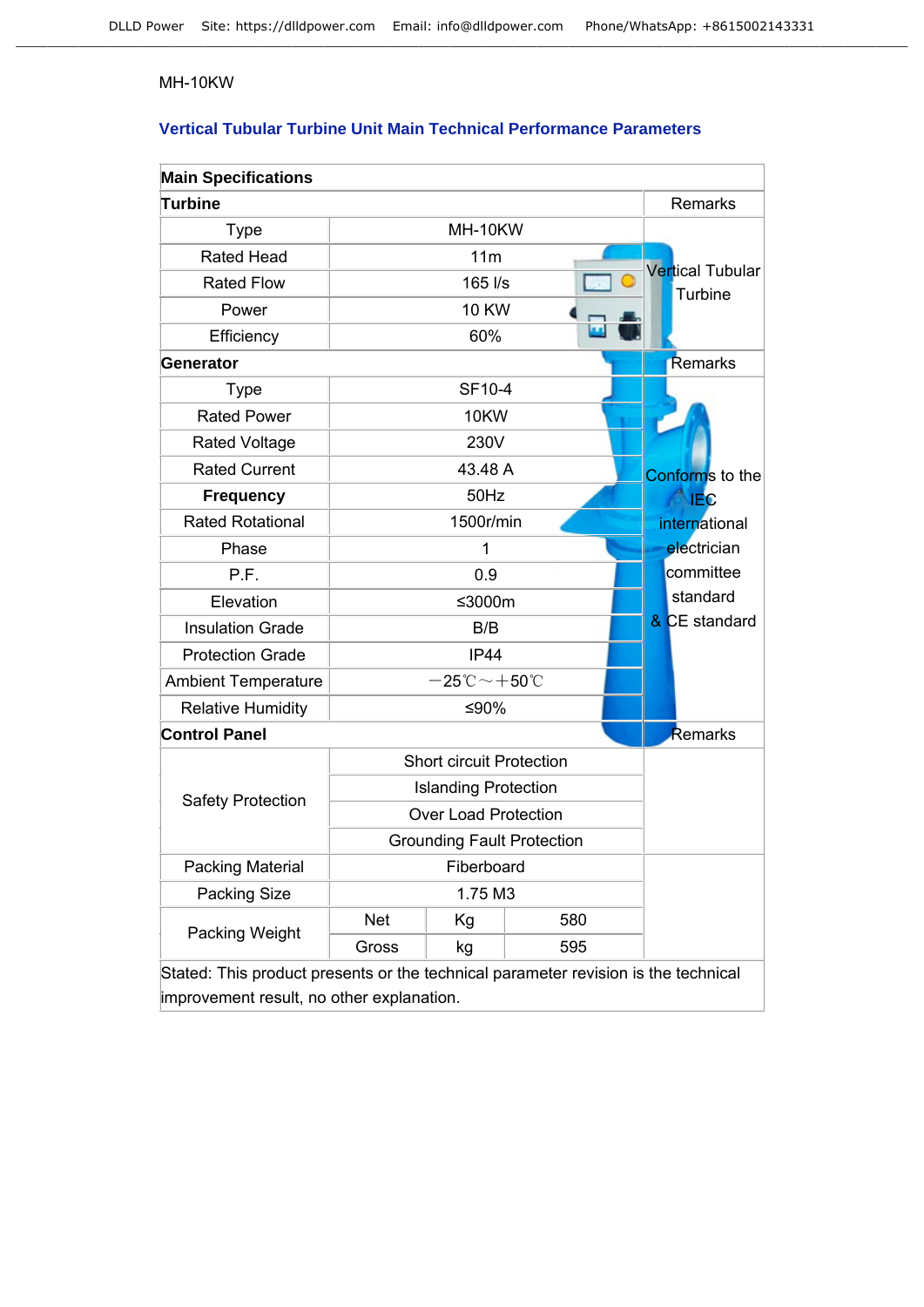|                  | Single Nozzle CJ-300W Main Parameters |                                   |               |                             |
|------------------|---------------------------------------|-----------------------------------|---------------|-----------------------------|
|                  | <b>Water Turbine</b>                  |                                   |               |                             |
| No.              | <b>Items</b>                          | <b>Parameters</b>                 |               | <b>Remarks</b>              |
| 1                | <b>Model</b>                          | CJ-300W                           |               |                             |
| $\overline{2}$   | <b>Rated Head</b>                     | $12 - 14$                         | (meters)      |                             |
| 3                | <b>Rated Flow</b>                     | $3 - 5$                           | (1/s)         | Single Nozzle               |
| 4                | <b>Output</b>                         | 300                               | (W)           | <b>Turgo Turbine</b>        |
| 5                | <b>Efficiency</b>                     | 70                                | (% )          |                             |
| 6                | <b>Pipe Diameter</b>                  | 50                                | (mm)          |                             |
| <b>Generator</b> |                                       |                                   |               |                             |
| No.              | <b>Items</b>                          | <b>Parameters</b>                 |               | <b>Remarks</b>              |
| 1                | <b>Model</b>                          | SF0.3-4                           |               |                             |
| $\overline{2}$   | <b>Style</b>                          | <b>PMG</b>                        |               |                             |
| 3                | <b>Output</b>                         | 300                               | (W)           |                             |
| 4                | <b>Voltage</b>                        | 230                               | $\mathcal{N}$ |                             |
| 5                | <b>Current</b>                        | 1.30                              | (A)           |                             |
| 6                | <b>Frequency</b>                      | 50                                | (HZ)          |                             |
| $\overline{7}$   | <b>Rotary Speed</b>                   | 1500                              | (RPM)         | <b>Rear Earth Permanent</b> |
| 8                | <b>Phase</b>                          | Single                            | (Phase)       | <b>Magnet Generator</b>     |
| 9                | <b>Power Factor</b>                   | 1.0                               |               |                             |
| 10               | <b>Altitude</b>                       | ≤3000                             | (meters)      |                             |
| 11               | <b>Insulation Grade</b>               | B/B                               |               |                             |
| 12               | <b>Protection Grade</b>               | <b>IP44</b>                       |               |                             |
| 13               | <b>Temperature</b>                    | $-25 - +50$                       | °C            |                             |
| 14               | <b>Relative Humidity</b>              | ≤90                               | %             |                             |
|                  | <b>Control Box / Control Panel</b>    |                                   | ۰             |                             |
| No.              | <b>Items</b>                          | <b>Parameters</b>                 |               | <b>Remarks</b>              |
| 1                | <b>Model</b>                          | WY0.3-1                           |               |                             |
| $\overline{2}$   |                                       | <b>Short circuit Protection</b>   |               |                             |
| 3                | <b>Safety Protection</b>              | <b>Islanding Protection</b>       |               |                             |
| 4                |                                       | <b>Over Load Protection</b>       |               |                             |
| 5                |                                       | <b>Grounding Fault Protection</b> |               |                             |
| Packing          |                                       |                                   |               |                             |
| No.              | <b>Items</b>                          | <b>Parameters</b>                 |               | <b>Remarks</b>              |

| IVU. | IIGIIIS                 | Falalituris | REIHAIRS |  |
|------|-------------------------|-------------|----------|--|
|      | <b>Packing Material</b> | Fiberboard  |          |  |
|      | <b>Packing Size</b>     | 35×30×37    | (CM)     |  |
| 3    | <b>Net Weight</b>       | 18          | (KGS)    |  |
| 4    | <b>Gross Weight</b>     | 25          | (KGS)    |  |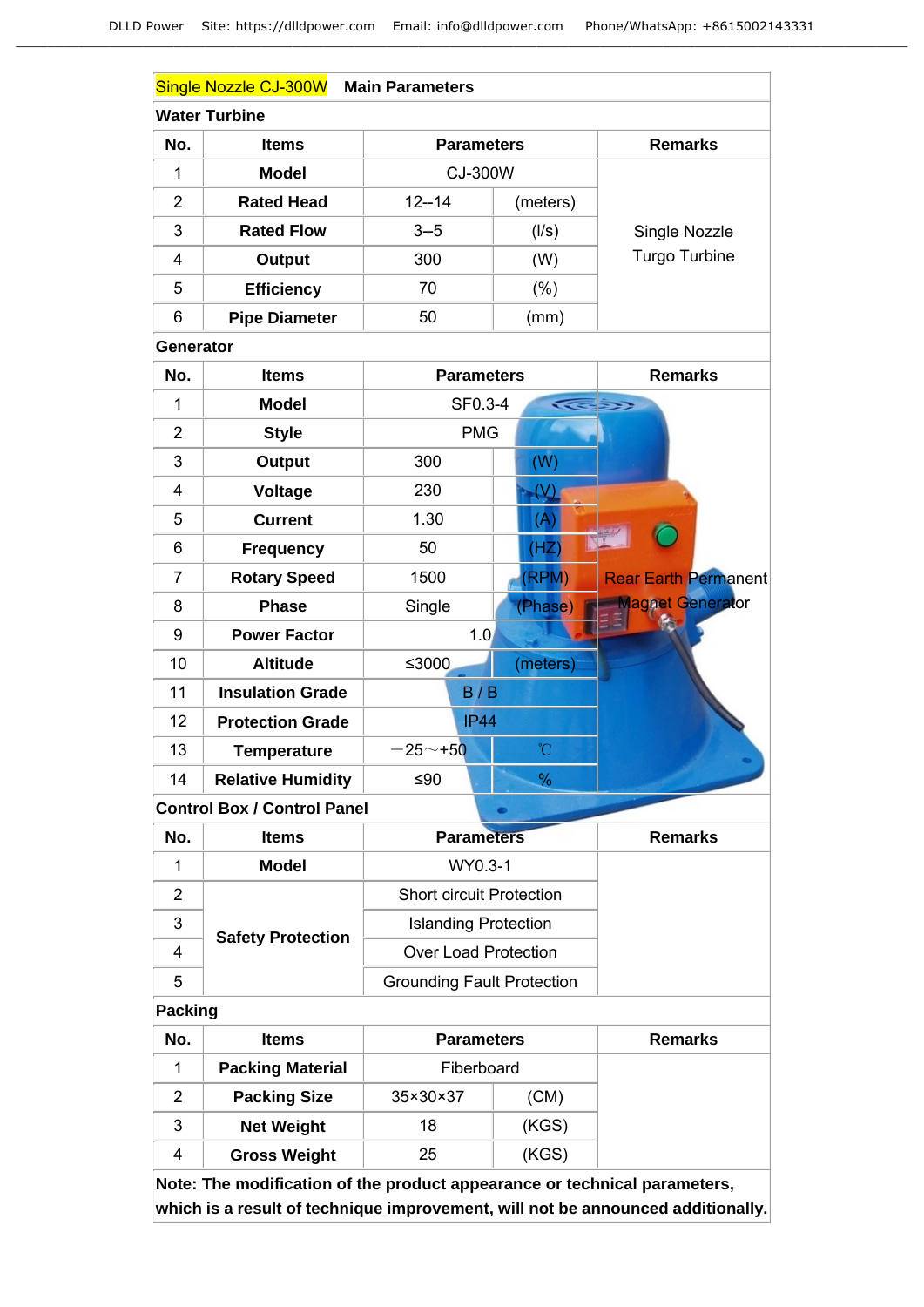|                  | Single Nozzle CJ-500W Main Parameters |                   |                |                             |
|------------------|---------------------------------------|-------------------|----------------|-----------------------------|
|                  | <b>Water Turbine</b>                  |                   |                |                             |
| No.              | <b>Items</b>                          | <b>Parameters</b> |                | <b>Remarks</b>              |
| 1                | <b>Model</b>                          | CJ-500W           |                |                             |
| $\overline{2}$   | <b>Rated Head</b>                     | $12 - 18$         | (meters)       |                             |
| 3                | <b>Rated Flow</b>                     | $5 - 7$           | (1/s)          | Single Nozzle               |
| $\overline{4}$   | <b>Output</b>                         | 500               | (W)            | Turgo Turbine               |
| 5                | <b>Efficiency</b>                     | 70                | (% )           |                             |
| 6                | <b>Pipe Diameter</b>                  | 50-75             | (mm)           |                             |
| <b>Generator</b> |                                       |                   |                |                             |
| No.              | <b>Items</b>                          | <b>Parameters</b> |                | <b>Remarks</b>              |
| 1                | <b>Model</b>                          | SF0.5-4           |                |                             |
| $\overline{2}$   | <b>Style</b>                          | <b>PMG</b>        |                |                             |
| 3                | <b>Output</b>                         | 500               | (W)            |                             |
| $\overline{4}$   | <b>Voltage</b>                        | 230               | (V)            |                             |
| 5                | <b>Current</b>                        | 2.17              |                |                             |
| 6                | <b>Frequency</b>                      | 50                | $\overline{c}$ |                             |
| $\overline{7}$   | <b>Rotary Speed</b>                   | 1500              | (RPM)          | <b>Rear Earth Permanent</b> |
| 8                | <b>Phase</b>                          | <b>Single</b>     | (Phase)        | <b>Magnet Generator</b>     |
| 9                | <b>Power Factor</b>                   | 1.0               |                |                             |
| 10               | <b>Altitude</b>                       | $≤3000$           | (meters)       |                             |
| 11               | <b>Insulation Grade</b>               | B/B               |                |                             |
| 12               | <b>Protection Grade</b>               | <b>IP44</b>       |                |                             |
| 13               | <b>Temperature</b>                    | $-25 - +50$       | $\overline{C}$ |                             |
| 14               | <b>Relative Humidity</b>              | $≤90$             | $\%$           |                             |
|                  | <b>Control Box / Control Panel</b>    |                   |                |                             |

| No. | <b>Items</b>             | <b>Parameters</b>                 | <b>Remarks</b> |
|-----|--------------------------|-----------------------------------|----------------|
|     | WY0.5-1<br><b>Model</b>  |                                   |                |
| 2   |                          | <b>Short circuit Protection</b>   |                |
| 3   |                          | <b>Islanding Protection</b>       |                |
| 4   | <b>Safety Protection</b> | <b>Over Load Protection</b>       |                |
| 5   |                          | <b>Grounding Fault Protection</b> |                |

## **Packing**

| No. | <b>Items</b>            | <b>Parameters</b> |       | <b>Remarks</b> |
|-----|-------------------------|-------------------|-------|----------------|
|     | <b>Packing Material</b> | Fiberboard        |       |                |
| 2   | <b>Packing Size</b>     | 38×34×40          | (CM)  |                |
| 3   | <b>Net Weight</b>       |                   | (KGS) |                |
| 4   | <b>Gross Weight</b>     | 27                | (KGS) |                |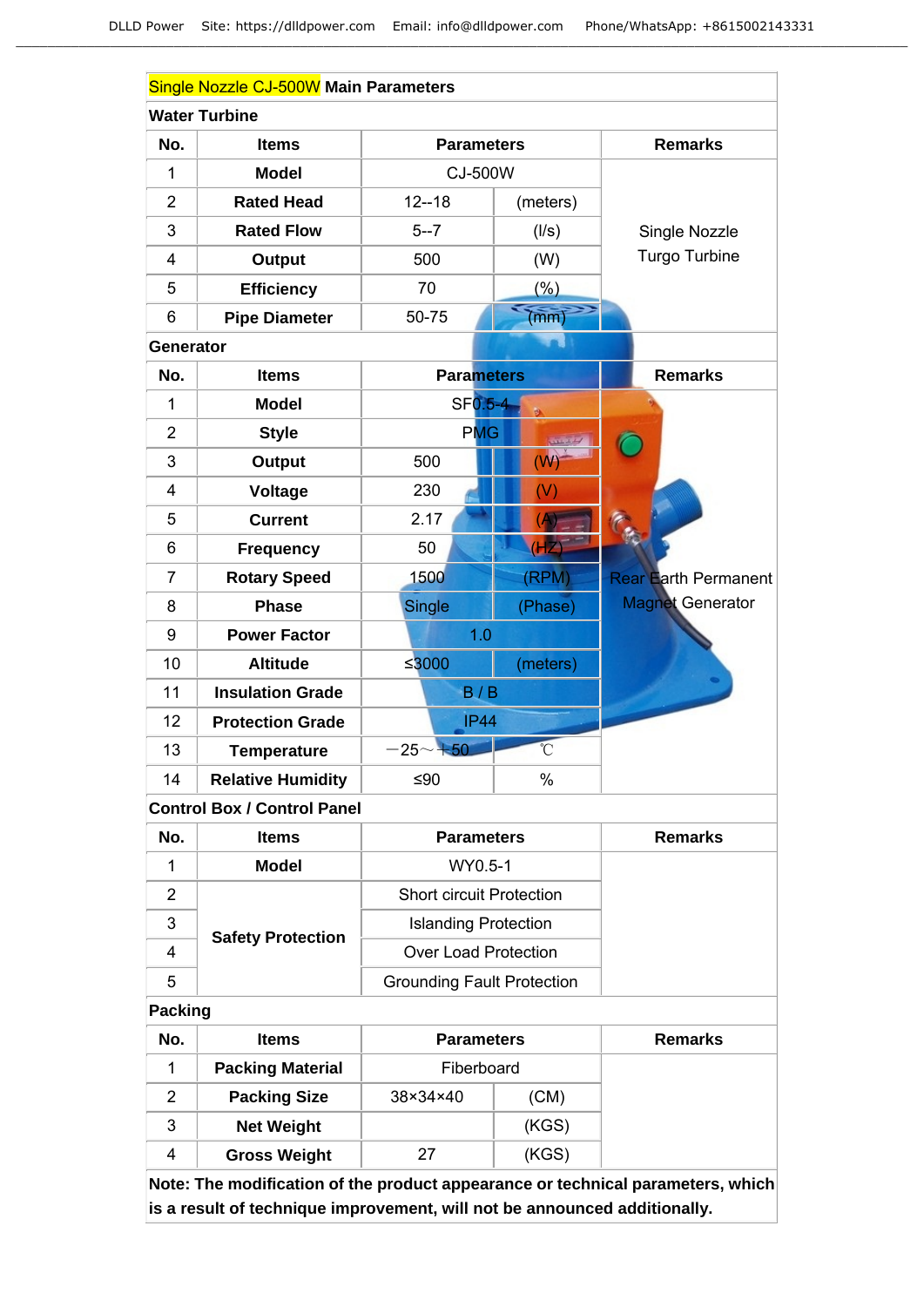|                  | Single Nozzle CJ-750W Main Parameters |                                   |                |                               |
|------------------|---------------------------------------|-----------------------------------|----------------|-------------------------------|
|                  | <b>Water Turbine</b>                  |                                   |                |                               |
| No.              | <b>Items</b>                          | <b>Parameters</b>                 |                | <b>Remarks</b>                |
| $\mathbf 1$      | <b>Model</b>                          | <b>CJ-750W</b>                    |                |                               |
| $\overline{2}$   | <b>Rated Head</b>                     | $14 - 18$                         | (meters)       |                               |
| 3                | <b>Rated Flow</b>                     | $5 - 8$                           | (1/s)          | Single Nozzle                 |
| 4                | <b>Output</b>                         | 750                               | (W)            | Turgo Turbine                 |
| 5                | <b>Efficiency</b>                     | 70                                | $(\%)$         |                               |
| 6                | <b>Pipe Diameter</b>                  | 75                                | (mm)           |                               |
| <b>Generator</b> |                                       |                                   |                |                               |
| No.              | <b>Items</b>                          | <b>Parameters</b>                 |                | <b>Remarks</b>                |
| $\mathbf{1}$     | <b>Model</b>                          | SF0.75-4                          |                |                               |
| $\overline{2}$   | <b>Style</b>                          | <b>PMG</b>                        |                |                               |
| 3                | <b>Output</b>                         | 750                               | (W)            |                               |
| 4                | <b>Voltage</b>                        | 230                               | (V)            |                               |
| 5                | <b>Current</b>                        | 3.26                              | (A)            |                               |
| 6                | <b>Frequency</b>                      | 50                                | (HZ)           |                               |
| $\overline{7}$   | <b>Rotary Speed</b>                   | 1500                              | (RPM)          | <b>Rear Earth Permanent</b>   |
| 8                | <b>Phase</b>                          | Single                            | (Phase)        | <sup>6</sup> Magnet Generator |
| 9                | <b>Power Factor</b>                   | 1.0                               |                |                               |
| 10               | <b>Altitude</b>                       | ≤3000                             | (meters)       |                               |
| 11               | <b>Insulation Grade</b>               | B/B                               |                |                               |
| 12               | <b>Protection Grade</b>               | <b>P44</b>                        |                |                               |
| 13               | <b>Temperature</b>                    | $-25$ $\sim$<br>$+50$             | $\overline{C}$ |                               |
| 14               | <b>Relative Humidity</b>              | ≤90                               | $\frac{0}{6}$  |                               |
|                  | <b>Control Box / Control Panel</b>    |                                   |                |                               |
| No.              | <b>Items</b>                          | <b>Parameters</b>                 |                | <b>Remarks</b>                |
| 1                | <b>Model</b>                          | WY0.75-1                          |                |                               |
| $\overline{2}$   |                                       | <b>Short circuit Protection</b>   |                |                               |
| 3                | <b>Safety Protection</b>              | <b>Islanding Protection</b>       |                |                               |
| 4                |                                       | <b>Over Load Protection</b>       |                |                               |
| 5                |                                       | <b>Grounding Fault Protection</b> |                |                               |
| Packing          |                                       |                                   |                |                               |
| No.              | <b>Items</b>                          | <b>Parameters</b>                 |                | <b>Remarks</b>                |

| No. | Items                   | <b>Parameters</b> |       | Remarks |
|-----|-------------------------|-------------------|-------|---------|
|     | <b>Packing Material</b> | Fiberboard        |       |         |
| 2   | <b>Packing Size</b>     | 35834×42          | (CM)  |         |
| 3   | <b>Net Weight</b>       |                   | (KGS) |         |
| 4   | <b>Gross Weight</b>     | 34                | (KGS) |         |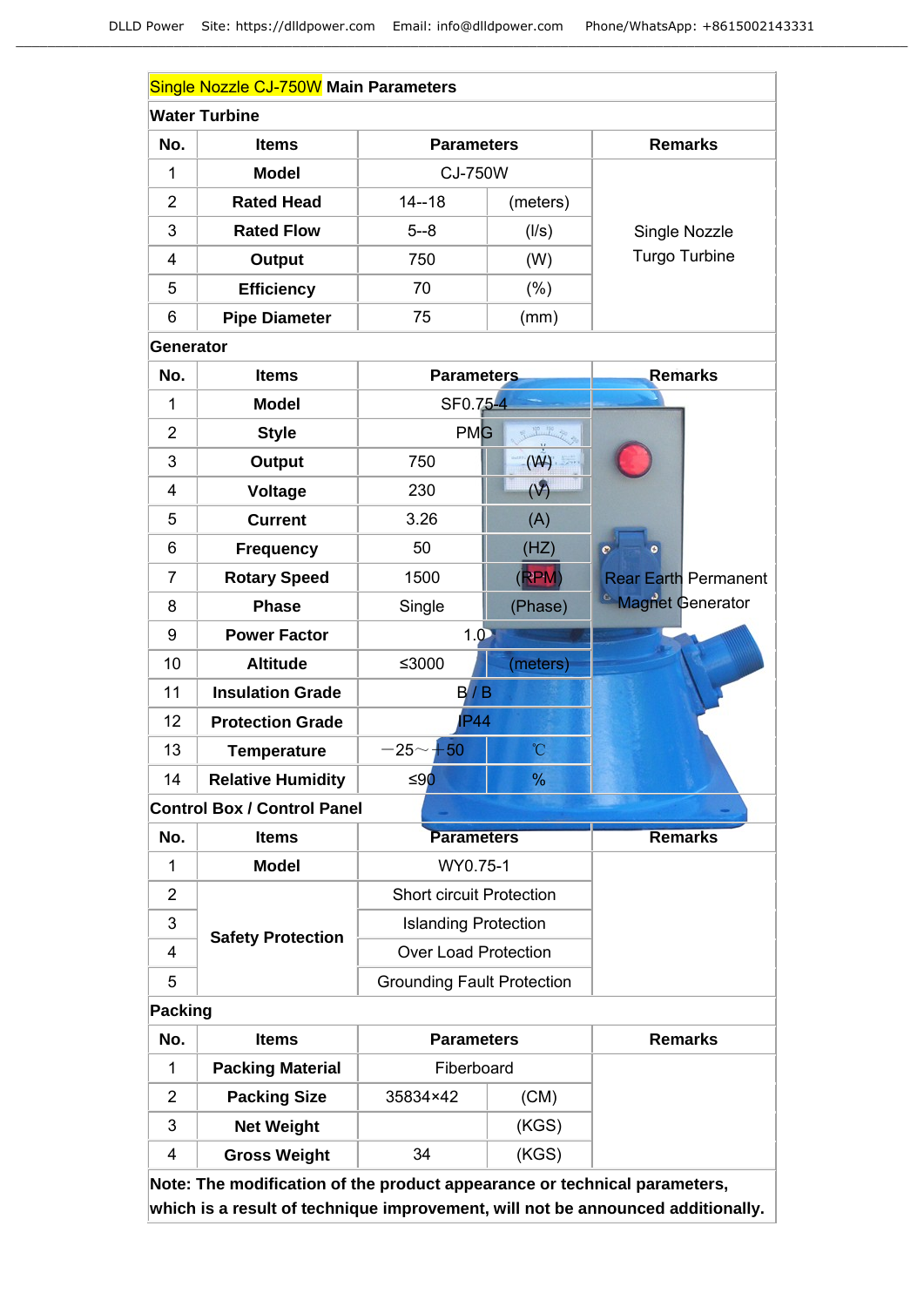|                | Micro Hydro Power Single Nozzle CJ-1.1KW Main Parameters |                    |                 |                             |  |  |
|----------------|----------------------------------------------------------|--------------------|-----------------|-----------------------------|--|--|
|                | <b>Water Turbine</b>                                     |                    |                 |                             |  |  |
| No.            | <b>Items</b>                                             | <b>Parameters</b>  |                 | <b>Remarks</b>              |  |  |
| 1              | <b>Model</b>                                             | <b>CJ-1.1KW</b>    |                 |                             |  |  |
| $\overline{2}$ | <b>Rated Head</b>                                        | $16 - 22$          | (meters)        |                             |  |  |
| 3              | <b>Rated Flow</b>                                        | $8 - 10$           | (1/s)           | Single Nozzle               |  |  |
| $\overline{4}$ | <b>Output</b>                                            | 1100               | (W)             | <b>Turgo Turbine</b>        |  |  |
| 5              | <b>Efficiency</b>                                        | 70                 | (%)             |                             |  |  |
| 6              | <b>Pipe Diameter</b>                                     | 100                | (mm)            |                             |  |  |
| Generator      |                                                          |                    |                 |                             |  |  |
| No.            | <b>Items</b>                                             | arameters          |                 | <b>Remarks</b>              |  |  |
| 1              | <b>Model</b>                                             | <b>SF0.2-4</b>     |                 |                             |  |  |
| $\overline{2}$ | <b>Style</b>                                             | <b>PMG</b>         |                 |                             |  |  |
| 3              | <b>Output</b>                                            | 1100               | $-W$            |                             |  |  |
| $\overline{4}$ | Voltage                                                  | 230                | (V)             |                             |  |  |
| 5              | <b>Current</b>                                           | 4.78               | (A)             |                             |  |  |
| 6              | <b>Frequency</b>                                         | 50                 | (HZ)            |                             |  |  |
| $\overline{7}$ | <b>Rotary Speed</b>                                      | 1500               | (RPM)           | <b>Rear Earth Permanent</b> |  |  |
| 8              | <b>Phase</b>                                             | Single             | (Phase)         | <b>Magnet Generator</b>     |  |  |
| 9              | <b>Power Factor</b>                                      | 1.0                |                 |                             |  |  |
| 10             | <b>Altitude</b>                                          | ≤3000              | (meters)        |                             |  |  |
| 11             | <b>Insulation Grade</b>                                  | B/B                |                 |                             |  |  |
| 12             | <b>Protection Grade</b>                                  | IP44               |                 |                             |  |  |
| 13             | <b>Temperature</b>                                       | $-25$ $\sim$ $+50$ | $\rm ^{\circ}C$ |                             |  |  |
| 14             | <b>Relative Humidity</b>                                 | $≤90$              | $\%$            |                             |  |  |

# **Control Box / Control Panel**

| No. | <b>Items</b>             | <b>Parameters</b>                 | Remarks |
|-----|--------------------------|-----------------------------------|---------|
|     | <b>Model</b>             | WY1.1-1                           |         |
|     |                          | <b>Short circuit Protection</b>   |         |
| 3   | <b>Safety Protection</b> | <b>Islanding Protection</b>       |         |
| 4   |                          | <b>Over Load Protection</b>       |         |
| 5   |                          | <b>Grounding Fault Protection</b> |         |

## **Packing**

| No. | <b>Items</b>            | <b>Parameters</b> | <b>Remarks</b> |  |
|-----|-------------------------|-------------------|----------------|--|
|     | <b>Packing Material</b> | Fiberboard        |                |  |
| 2   | <b>Packing Size</b>     | 75×44×52          | (CM)           |  |
| 3   | <b>Net Weight</b>       | 18                | (KGS)          |  |
| 4   | <b>Gross Weight</b>     | 65                | (KGS)          |  |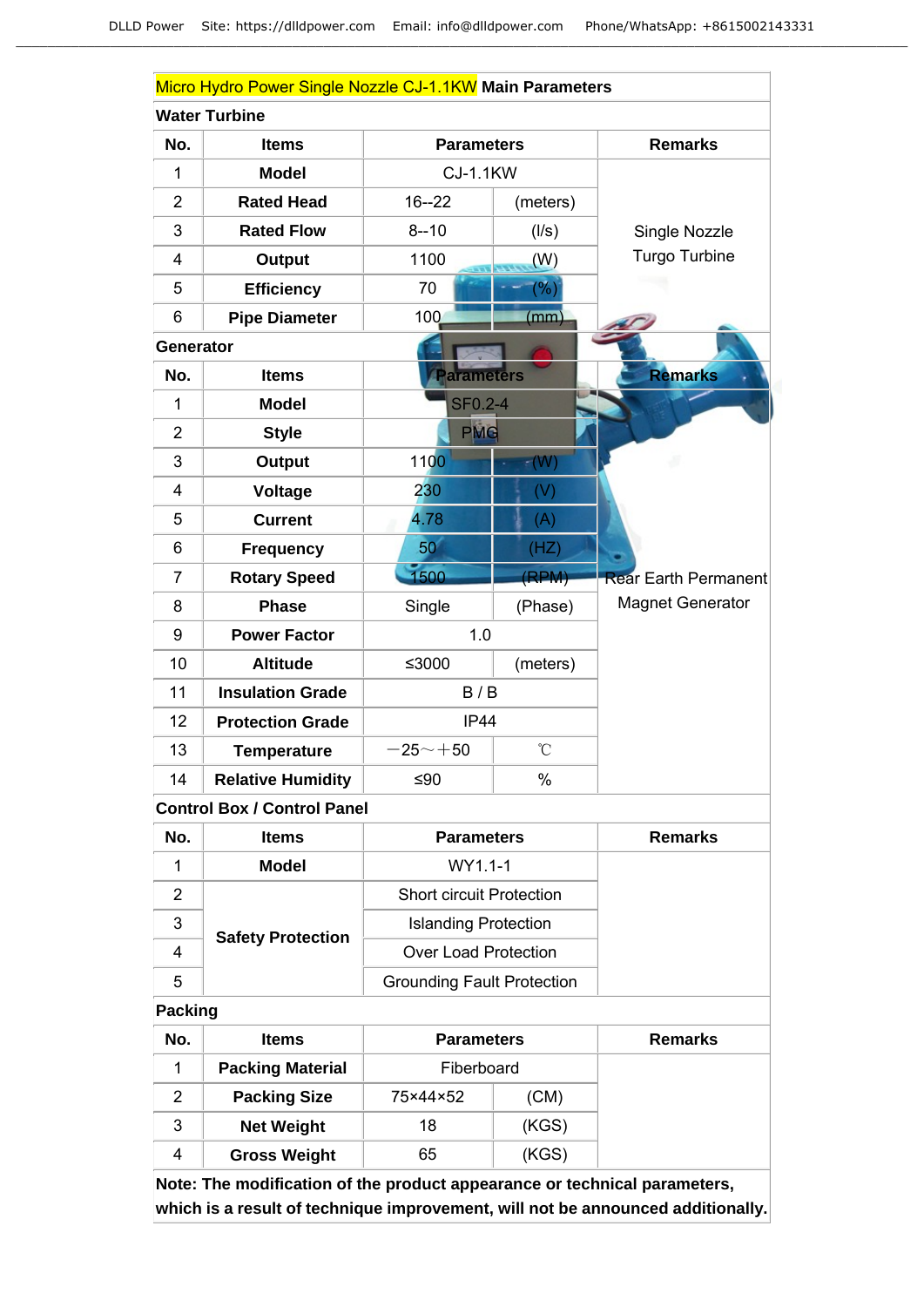|                                    | Micro-Hydro-Turbine-Power-Dual-Nozzle- CJD-1.1KW Main Parameters |                   |              |                             |  |
|------------------------------------|------------------------------------------------------------------|-------------------|--------------|-----------------------------|--|
|                                    | <b>Water Turbine</b>                                             |                   |              |                             |  |
| No.                                | <b>Items</b>                                                     | <b>Parameters</b> |              | <b>Remarks</b>              |  |
| $\overline{1}$                     | <b>Model</b>                                                     | CJD-1.1KW         |              |                             |  |
| $\overline{2}$                     | <b>Rated Head</b>                                                | 15                | (meters)     |                             |  |
| 3                                  | <b>Rated Flow</b>                                                | $10 - 15$         | (1/s)        | <b>Dual Nozzle</b>          |  |
| $\overline{\mathbf{4}}$            | Output                                                           | 1100              | (W)          | <b>Turgo Turbine</b>        |  |
| 5                                  | <b>Efficiency</b>                                                | 70                | (%)          |                             |  |
| 6                                  | Pipe Diameter                                                    | 125-150           | (mm)         |                             |  |
| Generator                          |                                                                  |                   |              |                             |  |
| No.                                | <b>Items</b>                                                     | <b>Parameters</b> |              | <b>Remarks</b>              |  |
| 1                                  | <b>Model</b>                                                     | SF1.1-4           |              |                             |  |
| $\overline{2}$                     | <b>Style</b>                                                     | <b>PMG</b>        |              |                             |  |
| 3                                  | <b>Output</b>                                                    | 1100              | (W)          |                             |  |
| $\overline{4}$                     | Voltage                                                          | 230               | (V)          |                             |  |
| 5                                  | <b>Current</b>                                                   | 4.78              | (A)          |                             |  |
| 6                                  | <b>Frequency</b>                                                 | 50                | (HZ)         |                             |  |
| $\overline{7}$                     | <b>Rotary Speed</b>                                              | 1500              | (RPM)        | <b>Rear Earth Permanent</b> |  |
| 8                                  | <b>Phase</b>                                                     | Single            | (Phase)      | <b>Magnet Generator</b>     |  |
| 9                                  | <b>Power Factor</b>                                              | 1.0               |              |                             |  |
| 10                                 | <b>Altitude</b>                                                  | ≤3000             | (meters)     |                             |  |
| 11                                 | <b>Insulation Grade</b>                                          | B/B               |              |                             |  |
| 12                                 | <b>Protection Grade</b>                                          | IP44              |              |                             |  |
| 13                                 | <b>Temperature</b>                                               | $-25 - +50$       | $^{\circ}$ C |                             |  |
| 14                                 | <b>Relative Humidity</b>                                         | $≤90$             | $\%$         |                             |  |
| <b>Control Box / Control Panel</b> |                                                                  |                   |              |                             |  |

**No. Items Parameters Remarks** 1 **Model** WY1.1-1 2 | Short circuit Protection 3 | **Contract Contract Contract Contract Contract Contract Contract Contract Contract Contract Contract Contract Contract Contract Contract Contract Contract Contract Contract Contract Contract Contract Contract Contract C Safety Protection**

4 | Carlos Protection | Over Load Protection

### **Packing**

5

| No. | <b>Items</b>            | <b>Parameters</b> |       | Remarks |
|-----|-------------------------|-------------------|-------|---------|
|     | <b>Packing Material</b> | Fiberboard        |       |         |
| 2   | <b>Packing Size</b>     | 88×60×55          | (CM)  |         |
| 3   | <b>Net Weight</b>       |                   | (KGS) |         |
| 4   | <b>Gross Weight</b>     | 107               | (KGS) |         |

Grounding Fault Protection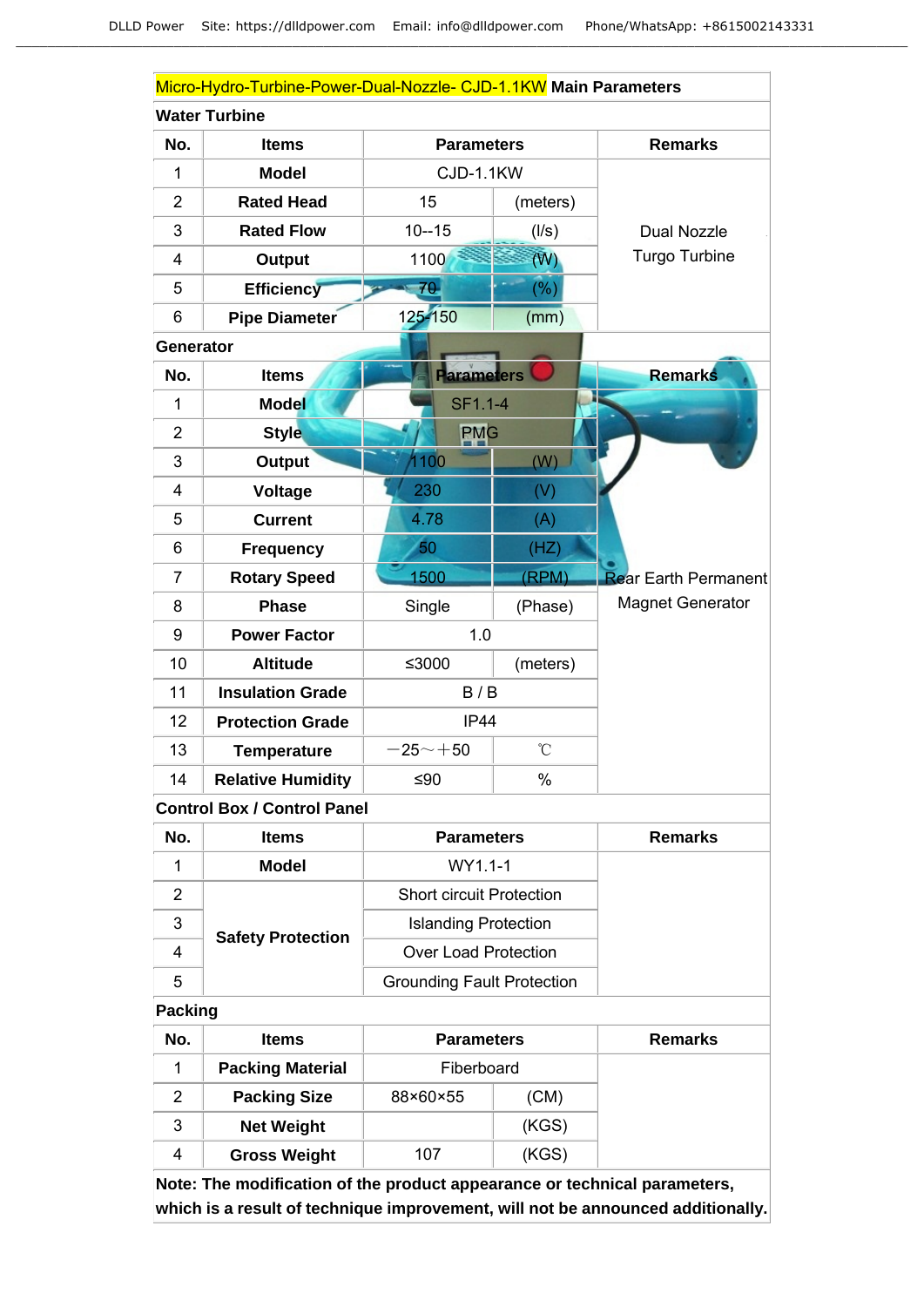|                         | Micro Hydro Turbine Power Single Nozzle CJ-1.5KW Main Parameters |                   |                 |                             |  |
|-------------------------|------------------------------------------------------------------|-------------------|-----------------|-----------------------------|--|
|                         | <b>Water Turbine</b>                                             |                   |                 |                             |  |
| No.                     | <b>Items</b>                                                     | <b>Parameters</b> |                 | <b>Remarks</b>              |  |
| 1                       | <b>Model</b>                                                     | <b>CJ-1.5KW</b>   |                 |                             |  |
| $\overline{2}$          | <b>Rated Head</b>                                                | $18 - 25$         | (meters)        |                             |  |
| 3                       | <b>Rated Flow</b>                                                | $8 - 10$          | (1/s)           | Single Nozzle               |  |
| $\overline{\mathbf{4}}$ | <b>Output</b>                                                    | 1500              | (W)             | Turgo Turbine               |  |
| 5                       | <b>Efficiency</b>                                                | 70                | (%)             |                             |  |
| 6                       | <b>Pipe Diameter</b>                                             | 125               | (mm)            |                             |  |
| <b>Generator</b>        |                                                                  |                   |                 |                             |  |
| No.                     | <b>Items</b>                                                     | arameters         |                 | <b>Remarks</b>              |  |
| 1                       | <b>Model</b>                                                     | SF1.5-4           |                 |                             |  |
| $\overline{2}$          | <b>Style</b>                                                     | PMG               |                 |                             |  |
| 3                       | <b>Output</b>                                                    | 1500              | (W)             |                             |  |
| 4                       | Voltage                                                          | 230               | (V)             |                             |  |
| 5                       | <b>Current</b>                                                   | 6.52              | (A)             |                             |  |
| 6                       | <b>Frequency</b>                                                 | $\overline{.50}$  | (HZ)            |                             |  |
| $\overline{7}$          | <b>Rotary Speed</b>                                              | 1500              | (RPM)           | <b>Rear Earth Permanent</b> |  |
| 8                       | <b>Phase</b>                                                     | Single            | (Phase)         | <b>Magnet Generator</b>     |  |
| 9                       | <b>Power Factor</b>                                              | 1.0               |                 |                             |  |
| 10                      | <b>Altitude</b>                                                  | ≤3000             | (meters)        |                             |  |
| 11                      | <b>Insulation Grade</b>                                          | B/B               |                 |                             |  |
| 12                      | <b>Protection Grade</b>                                          | IP44              |                 |                             |  |
| 13                      | <b>Temperature</b>                                               | $-25 - +50$       | $\rm ^{\circ}C$ |                             |  |
| 14                      | <b>Relative Humidity</b>                                         | $≤90$             | $\%$            |                             |  |

# **Control Box / Control Panel**

| No. | <b>Items</b>             | <b>Parameters</b>                 | <b>Remarks</b> |
|-----|--------------------------|-----------------------------------|----------------|
|     | <b>Model</b>             | WY1.5-1                           |                |
| 2   |                          | <b>Short circuit Protection</b>   |                |
| 3   | <b>Safety Protection</b> | <b>Islanding Protection</b>       |                |
| 4   |                          | <b>Over Load Protection</b>       |                |
| 5   |                          | <b>Grounding Fault Protection</b> |                |

## **Packing**

| No. | <b>Items</b>            | <b>Parameters</b> |       | <b>Remarks</b> |
|-----|-------------------------|-------------------|-------|----------------|
|     | <b>Packing Material</b> | Fiberboard        |       |                |
| 2   | <b>Packing Size</b>     | 75×44×52          | (CM)  |                |
| 3   | <b>Net Weight</b>       |                   | (KGS) |                |
| 4   | <b>Gross Weight</b>     | 70                | (KGS) |                |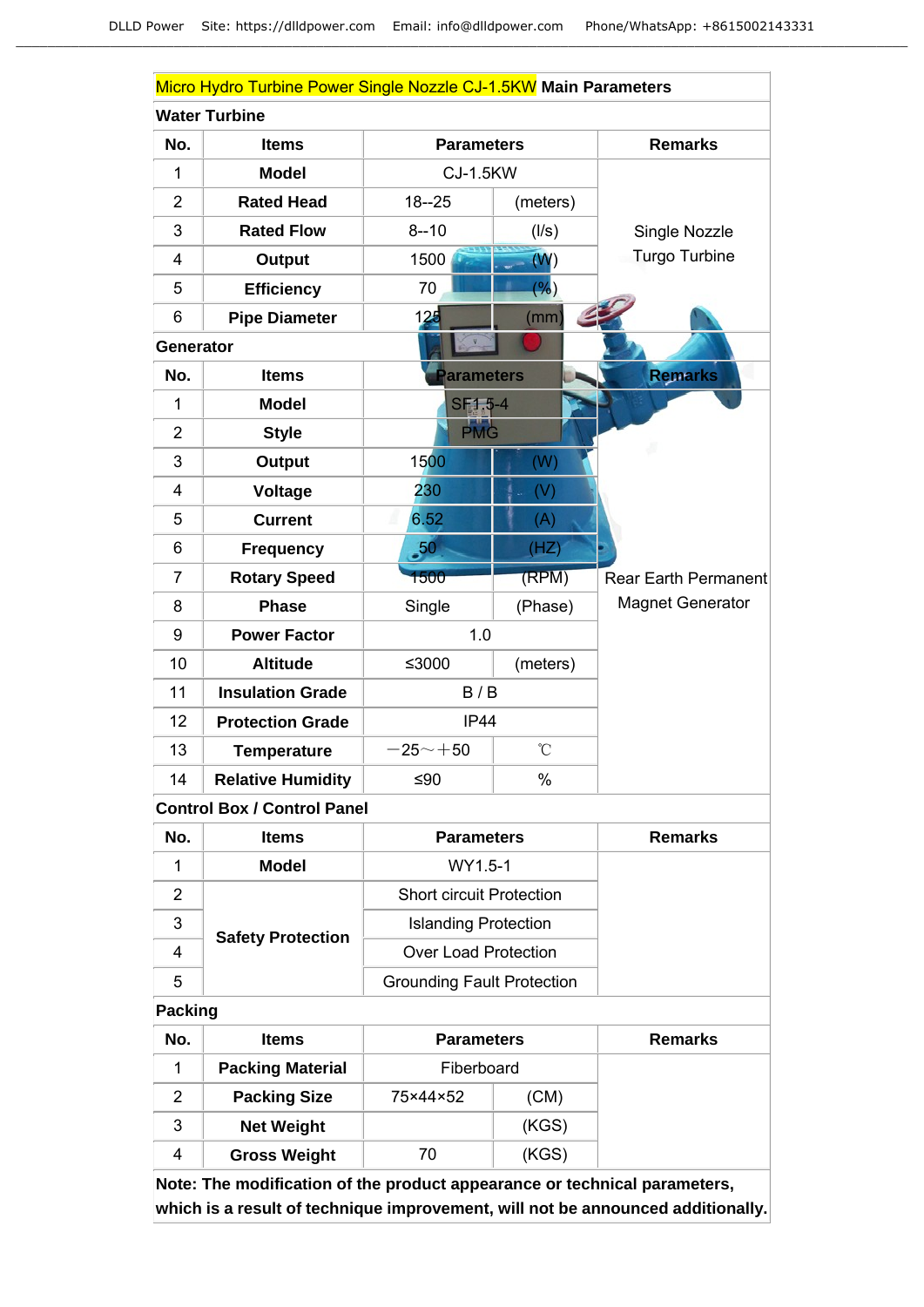|                  | Micro-Hydro-Turbine-Power-Dual-Nozzle CJD-1.5KW Main Parameters |                                   |                   |                             |
|------------------|-----------------------------------------------------------------|-----------------------------------|-------------------|-----------------------------|
|                  | <b>Water Turbine</b>                                            |                                   |                   |                             |
| No.              | <b>Items</b>                                                    |                                   | <b>Parameters</b> |                             |
| 1                | <b>Model</b>                                                    | CJD-1.5KW                         |                   |                             |
| $\overline{2}$   | <b>Rated Head</b>                                               | 15                                | (meters)          |                             |
| 3                | <b>Rated Flow</b>                                               | $12 - 18$                         | (1/s)             | <b>Dual Nozzle</b>          |
| 4                | <b>Output</b>                                                   | 1500                              | (W)               | <b>Turgo Turbine</b>        |
| 5                | <b>Efficiency</b>                                               | 70                                | $(\%)$            |                             |
| 6                | <b>Pipe Diameter</b>                                            | 125-150                           | (mm)              |                             |
| <b>Generator</b> |                                                                 |                                   |                   |                             |
| No.              | <b>Items</b>                                                    | <b>Parameters</b>                 |                   | <b>Remarks</b>              |
| 1                | <b>Model</b>                                                    | SF1.5-4                           |                   |                             |
| $\overline{2}$   | <b>Style</b>                                                    | <b>PMG</b>                        |                   |                             |
| 3                | <b>Output</b>                                                   | 1500                              | (W)               |                             |
| 4                | Voltage                                                         | 230                               | (V)               |                             |
| 5                | <b>Current</b>                                                  | 6.52                              | (A)               |                             |
| 6                | <b>Frequency</b>                                                | 50                                | (HZ)              |                             |
| 7                | <b>Rotary Speed</b>                                             | 1500                              | (RRM)             | <b>Rear Earth Permanent</b> |
| 8                | <b>Phase</b>                                                    | Single                            | Phase             | Magnet Generator            |
| 9                | <b>Power Factor</b>                                             |                                   |                   |                             |
| 10               | <b>Altitude</b>                                                 | ≤3000                             | meters)           |                             |
| 11               | <b>Insulation Grade</b>                                         | B/B                               |                   |                             |
| 12               | <b>Protection Grade</b>                                         | <b>IP44</b>                       |                   |                             |
| 13               | <b>Temperature</b>                                              | $-25$ $\sim$ $+50^{\circ}$        |                   |                             |
| 14               | <b>Relative Humidity</b>                                        | ≤ $90$                            | $\%$              |                             |
|                  | <b>Control Box / Control Panel</b>                              |                                   |                   |                             |
| No.              | <b>Items</b>                                                    | <b>Parameters</b>                 |                   | <b>Remarks</b>              |
| 1                | <b>Model</b>                                                    | WY1.5-1                           |                   |                             |
| $\overline{2}$   |                                                                 | <b>Short circuit Protection</b>   |                   |                             |
| 3                | <b>Safety Protection</b>                                        | <b>Islanding Protection</b>       |                   |                             |
| 4                |                                                                 | <b>Over Load Protection</b>       |                   |                             |
| 5                |                                                                 | <b>Grounding Fault Protection</b> |                   |                             |
| <b>Packing</b>   |                                                                 |                                   |                   |                             |
| No.              | <b>Items</b>                                                    | <b>Parameters</b>                 |                   | <b>Remarks</b>              |
| $\mathbf{1}$     | <b>Packing Material</b>                                         | Fiberboard                        |                   |                             |
| $\overline{2}$   | <b>Packing Size</b>                                             | 88×60×55                          | (CM)              |                             |

3 **Net Weight** (KGS)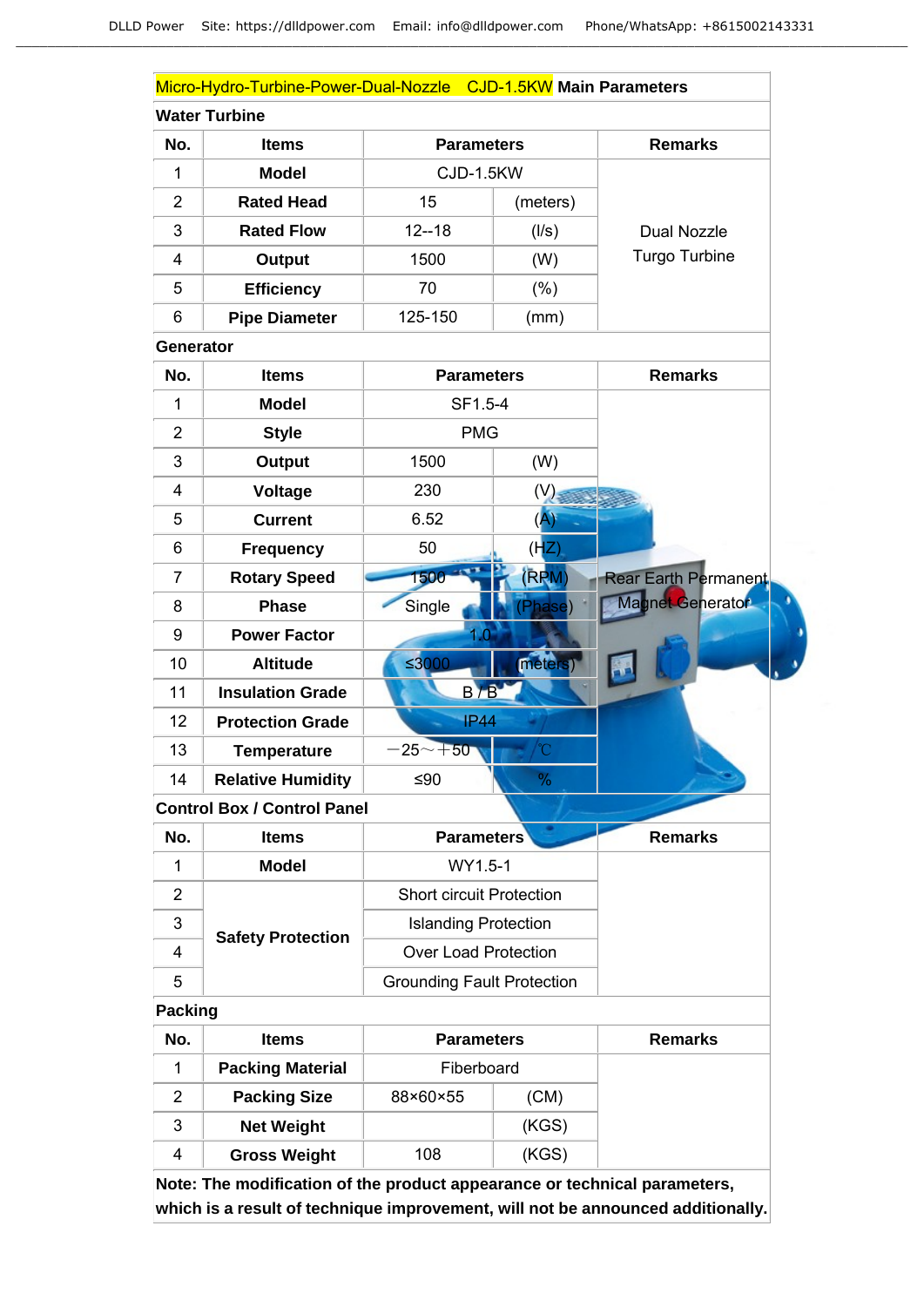|                  | Micro-Hydro-Power-Single-Nozzle- CJ-3KW Main Parameters |                                   |               |                      |
|------------------|---------------------------------------------------------|-----------------------------------|---------------|----------------------|
|                  | <b>Water Turbine</b>                                    |                                   |               |                      |
| No.              | <b>Items</b>                                            | <b>Parameters</b>                 |               | <b>Remarks</b>       |
| 1                | <b>Model</b>                                            | CJ-3KW                            |               |                      |
| $\overline{2}$   | <b>Rated Head</b>                                       | $25 - 35$                         | (meters)      |                      |
| 3                | <b>Rated Flow</b>                                       | $15 - 19$                         | (1/s)         | Single Nozzle        |
| $\overline{4}$   | <b>Output</b>                                           | 3000                              | (W)           | Turgo Turbine        |
| 5                | <b>Efficiency</b>                                       | 70                                | $(\% )$       |                      |
| 6                | <b>Pipe Diameter</b>                                    | 125-150                           | (mm)          |                      |
| <b>Generator</b> |                                                         |                                   |               |                      |
| No.              | <b>Items</b>                                            | <b>Parameters</b>                 |               | <b>Remarks</b>       |
| 1                | <b>Model</b>                                            | SF3.0-4                           |               |                      |
| $\overline{2}$   | <b>Style</b>                                            | <b>PMG</b>                        |               |                      |
| 3                | <b>Output</b>                                           | 3000                              | (W)           |                      |
| 4                | <b>Voltage</b>                                          | 230                               | (V)           |                      |
| 5                | <b>Current</b>                                          | 13.04                             | (A)           |                      |
| 6                | <b>Frequency</b>                                        | 50                                | (HZ)          |                      |
| $\overline{7}$   | <b>Rotary Speed</b>                                     | 1500                              | (RPM)         | Rear Earth Permanent |
| 8                | <b>Phase</b>                                            | <b>Single</b>                     | (Phase)       | Magnet Generator     |
| 9                | <b>Power Factor</b>                                     | 1.0                               |               |                      |
| 10               | <b>Altitude</b>                                         | $\leq 3000$                       | (meters)      |                      |
| 11               | <b>Insulation Grade</b>                                 | B/B                               |               |                      |
| 12               | <b>Protection Grade</b>                                 | <b>IP44</b>                       |               |                      |
| 13               | <b>Temperature</b>                                      | $25 - +50$                        |               |                      |
| 14               | <b>Relative Humidity</b>                                | $≤90$                             | $\frac{9}{6}$ |                      |
|                  | <b>Control Box / Control Panel</b>                      |                                   |               |                      |
| No.              | <b>Items</b>                                            | <b>Parameters</b>                 |               | <b>Remarks</b>       |
| 1                | <b>Model</b>                                            | WY3.0-1                           |               |                      |
| $\overline{2}$   |                                                         | <b>Short circuit Protection</b>   |               |                      |
| 3                | <b>Safety Protection</b>                                | <b>Islanding Protection</b>       |               |                      |
| 4                |                                                         | <b>Over Load Protection</b>       |               |                      |
| 5                |                                                         | <b>Grounding Fault Protection</b> |               |                      |
| <b>Packing</b>   |                                                         |                                   |               |                      |
|                  |                                                         |                                   |               |                      |

| No. | <b>Items</b>            | <b>Parameters</b> |       | <b>Remarks</b> |
|-----|-------------------------|-------------------|-------|----------------|
|     | <b>Packing Material</b> | Fiberboard        |       |                |
| 2   | <b>Packing Size</b>     | 79×47×60          | (CM)  |                |
| 3   | <b>Net Weight</b>       |                   | (KGS) |                |
| 4   | <b>Gross Weight</b>     | 90                | (KGS) |                |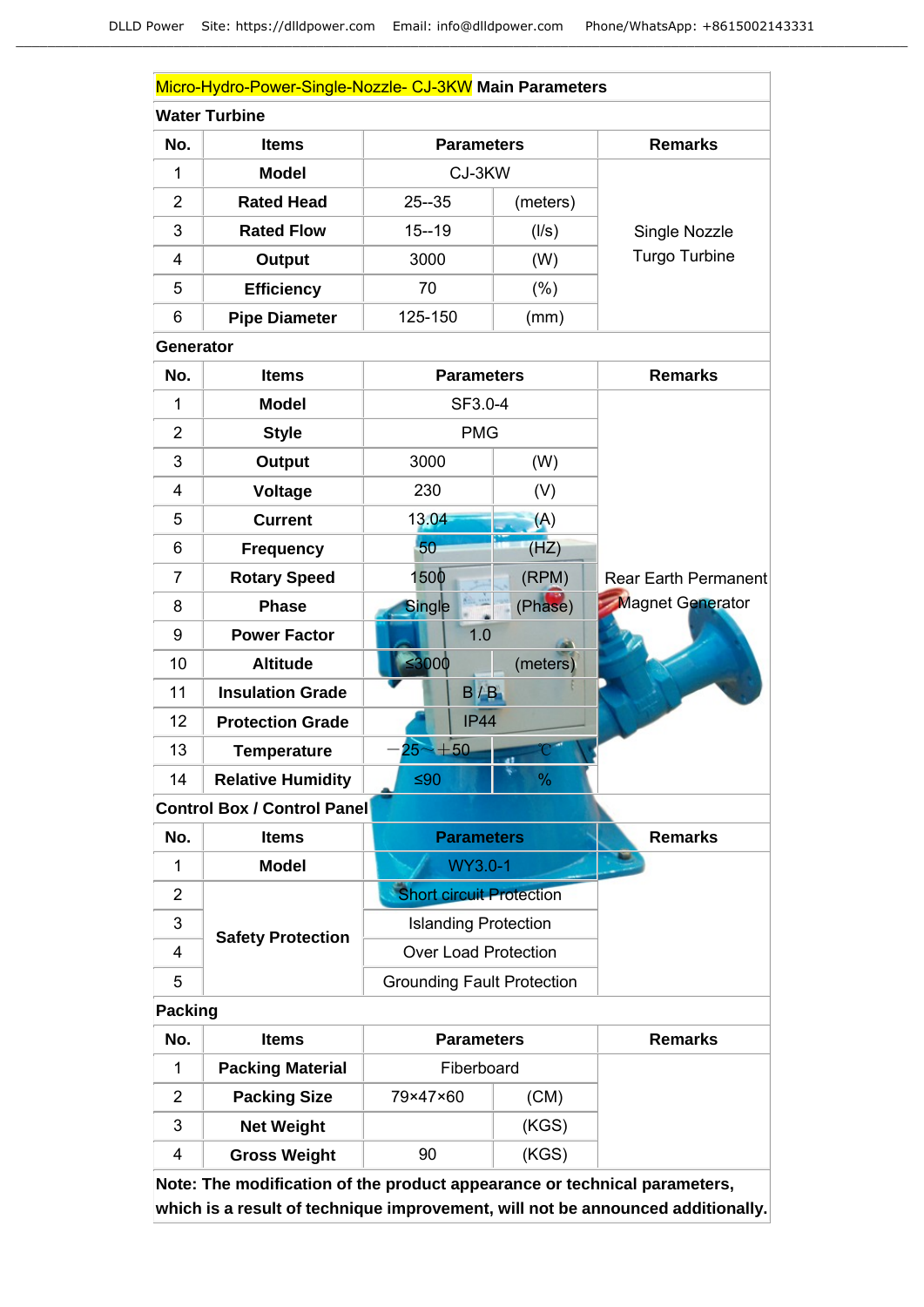|                  | Dual Nozzle CJD-3KW Main Parameters |                                   |                |                             |
|------------------|-------------------------------------|-----------------------------------|----------------|-----------------------------|
|                  | <b>Water Turbine</b>                |                                   |                |                             |
| No.              | <b>Items</b>                        | <b>Parameters</b>                 |                | <b>Remarks</b>              |
| 1                | <b>Model</b>                        | CJD-3KW                           |                |                             |
| $\overline{2}$   | <b>Rated Head</b>                   | $18 - 20$                         | (meters)       |                             |
| 3                | <b>Rated Flow</b>                   | $18 - 30$                         | (1/s)          | Dual Nozzle                 |
| 4                | Output                              | 3000                              | (W)            | <b>Turgo Turbine</b>        |
| 5                | <b>Efficiency</b>                   | 70                                | $(\% )$        |                             |
| 6                | <b>Pipe Diameter</b>                | 150                               | (mm)           |                             |
| <b>Generator</b> |                                     |                                   |                |                             |
| No.              | <b>Items</b>                        | <b>Parameters</b>                 |                | <b>Remarks</b>              |
| 1                | <b>Model</b>                        | SF3.0-4                           |                |                             |
| $\overline{2}$   | <b>Style</b>                        | <b>PMG</b>                        |                |                             |
| 3                | <b>Output</b>                       | 3000                              | (W)            |                             |
| 4                | <b>Voltage</b>                      | 230                               | (V)            |                             |
| 5                | <b>Current</b>                      | 13.04                             | (A)            |                             |
| 6                | <b>Frequency</b>                    | 50                                | (HZ)           |                             |
| $\overline{7}$   | <b>Rotary Speed</b>                 | 1500                              | (RPM)          | <b>Rear Earth Permanent</b> |
| 8                | <b>Phase</b>                        | Single                            | (Phase)        | <b>Magnet Generator</b>     |
| 9                | <b>Power Factor</b>                 | 1.0                               |                |                             |
| 10               | <b>Altitude</b>                     | ≤3000                             | (meters)       |                             |
| 11               | <b>Insulation Grade</b>             | B/B                               |                |                             |
| 12               | <b>Protection Grade</b>             | <b>IP44</b>                       |                |                             |
| 13               | <b>Temperature</b>                  | $25 - +50$                        | $\overline{C}$ |                             |
| 14               | <b>Relative Humidity</b>            | ≤90                               | %              |                             |
|                  | <b>Control Box / Control Panel</b>  |                                   |                |                             |
| No.              | <b>Items</b>                        | <b>Parameters</b>                 |                | <b>Remarks</b>              |
| 1                | <b>Model</b>                        | WY3.0-1                           |                |                             |
| $\overline{2}$   |                                     | <b>Short circuit Protection</b>   |                |                             |
| 3                | <b>Safety Protection</b>            | <b>Islanding Protection</b>       |                |                             |
| 4                |                                     | <b>Over Load Protection</b>       |                |                             |
| 5                |                                     | <b>Grounding Fault Protection</b> |                |                             |
| <b>Packing</b>   |                                     |                                   |                |                             |
| No.              | <b>Items</b>                        | <b>Parameters</b>                 |                | <b>Remarks</b>              |

| No. | <b>Items</b>            | <b>Parameters</b> |       | <b>Remarks</b> |
|-----|-------------------------|-------------------|-------|----------------|
|     | <b>Packing Material</b> | Fiberboard        |       |                |
| 2   | <b>Packing Size</b>     | 88×57×60          | (CM)  |                |
| 3   | <b>Net Weight</b>       |                   | (KGS) |                |
| 4   | <b>Gross Weight</b>     | 122               | (KGS) |                |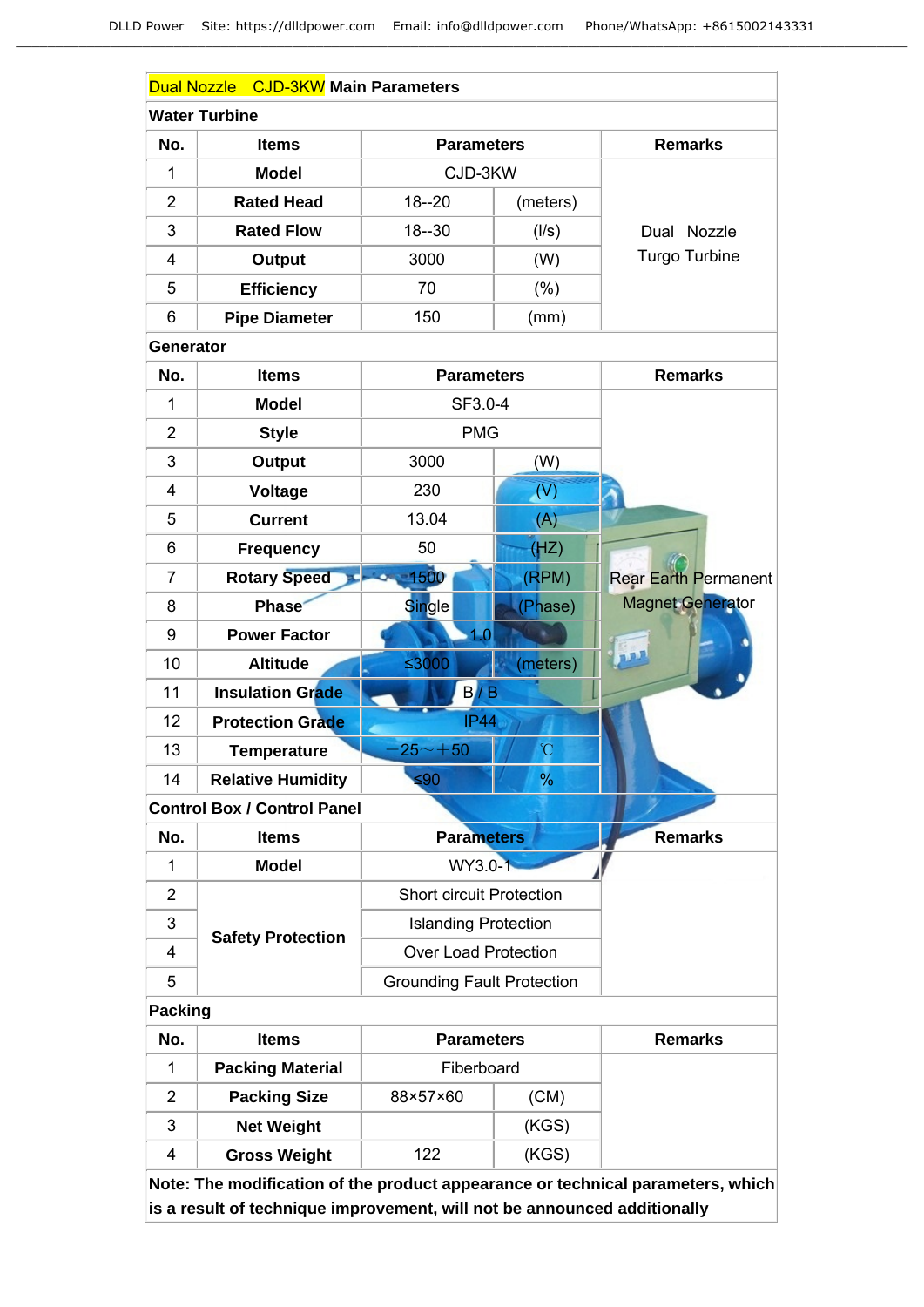|                  | <b>Main Parameters</b>             |                                   |                 |                             |
|------------------|------------------------------------|-----------------------------------|-----------------|-----------------------------|
|                  | <b>Water Turbine</b>               |                                   |                 |                             |
| No.              | <b>Items</b>                       | <b>Parameters</b>                 |                 | <b>Remarks</b>              |
| 1                | <b>Model</b>                       | CJ-6KW                            |                 |                             |
| $\overline{2}$   | <b>Rated Head</b>                  | $28 - 35$<br>(meters)             |                 |                             |
| 3                | <b>Rated Flow</b>                  | $30 - 38$                         | (1/s)           | Single Nozzle               |
| 4                | <b>Output</b>                      | 6000                              | (W)             | Turgo Turbine               |
| 5                | <b>Efficiency</b>                  | 70                                | $(\% )$         |                             |
| 6                | <b>Pipe Diameter</b>               | 150-200                           | (mm)            |                             |
| <b>Generator</b> |                                    |                                   |                 |                             |
| No.              | <b>Items</b>                       | <b>Parameters</b>                 |                 | <b>Remarks</b>              |
| 1                | <b>Model</b>                       | <b>SF6-4</b>                      |                 |                             |
| $\overline{2}$   | <b>Style</b>                       | <b>PMG</b>                        |                 |                             |
| 3                | <b>Output</b>                      | 6000                              | (W)             |                             |
| 4                | <b>Voltage</b>                     | 230                               | (V)             |                             |
| 5                | <b>Current</b>                     | 26.08                             | (A)             |                             |
| 6                | <b>Frequency</b>                   | 50                                | (HZ)            |                             |
| 7                | <b>Rotary Speed</b>                | 1500                              | (RPM)           | <b>Rear Earth Permanent</b> |
| 8                | <b>Phase</b>                       | Single                            | (Phase)         | <b>Magnet Generator</b>     |
| 9                | <b>Power Factor</b>                | 1.0                               |                 |                             |
| 10               | <b>Altitude</b>                    | ≤3000                             | (meters)        |                             |
| 11               | <b>Insulation Grade</b>            | B/B                               |                 |                             |
| 12               | <b>Protection Grade</b>            | IP44                              |                 |                             |
| 13               | <b>Temperature</b>                 | $-25 - +50$                       | $\rm ^{\circ}C$ |                             |
| 14               | <b>Relative Humidity</b>           | ≤ $90$                            | $\%$            |                             |
|                  | <b>Control Box / Control Panel</b> |                                   |                 |                             |
| No.              | <b>Items</b>                       | <b>Parameters</b>                 |                 | <b>Remarks</b>              |
| 1                | <b>Model</b>                       | WY6.0-1                           |                 |                             |
| $\overline{2}$   |                                    | <b>Short circuit Protection</b>   |                 |                             |
| 3                | <b>Safety Protection</b>           | <b>Islanding Protection</b>       |                 |                             |
| 4                |                                    | <b>Over Load Protection</b>       |                 |                             |
| 5                |                                    | <b>Grounding Fault Protection</b> |                 |                             |

# **Packing**

| No. | <b>Items</b>            | <b>Parameters</b> |       | <b>Remarks</b> |
|-----|-------------------------|-------------------|-------|----------------|
|     | <b>Packing Material</b> | Fiberboard        |       |                |
|     | <b>Packing Size</b>     | 88×57×75          | (CM)  |                |
| 3   | <b>Net Weight</b>       |                   | (KGS) |                |
|     | <b>Gross Weight</b>     | 196               | (KGS) |                |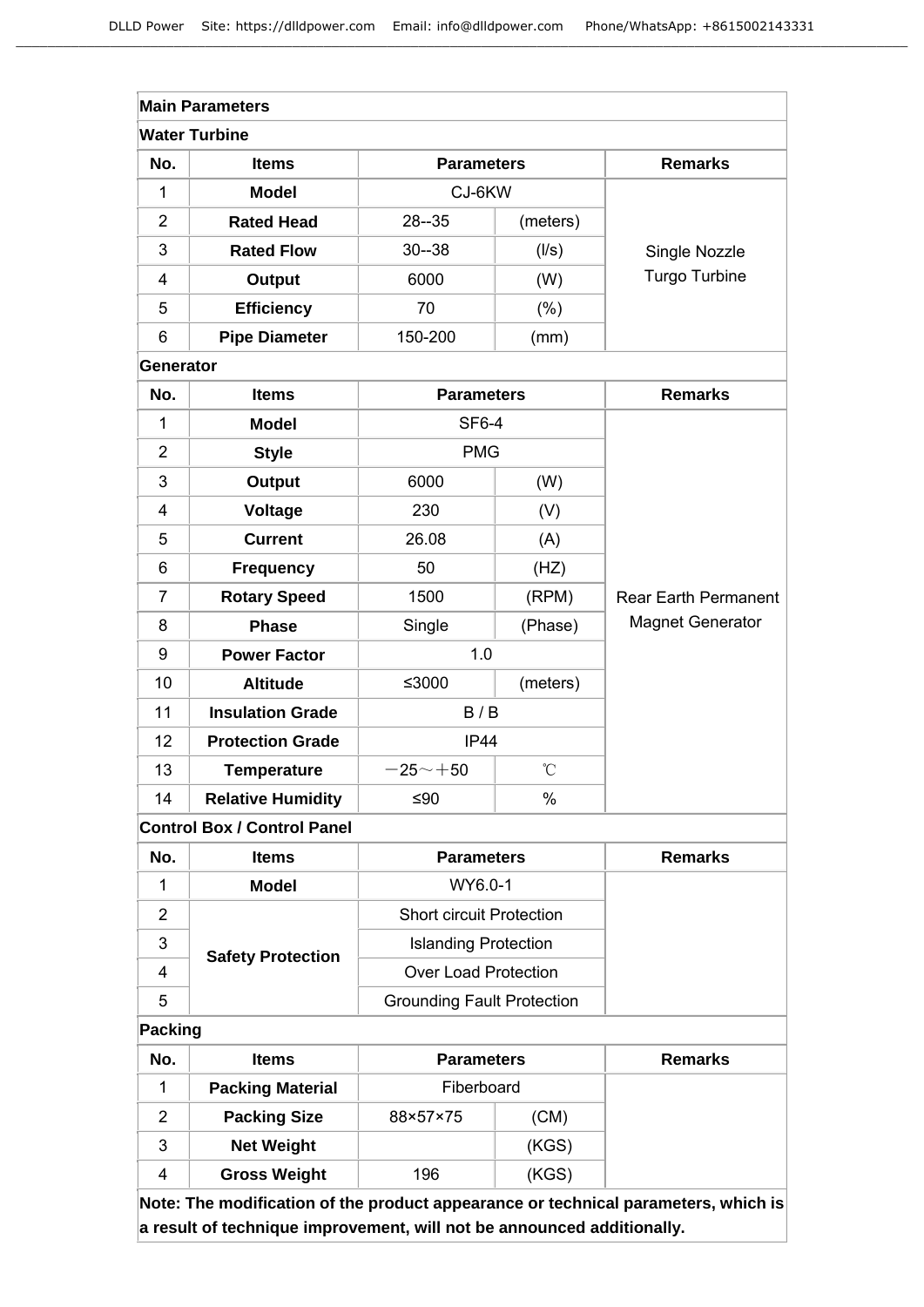|                  | Micro-Hydro-Turbine-Power-Single-Dual-nozzle- CJD-6KW Main Parameters |                   |          |                             |
|------------------|-----------------------------------------------------------------------|-------------------|----------|-----------------------------|
|                  | <b>Water Turbine</b>                                                  |                   |          |                             |
| No.              | <b>Items</b>                                                          | <b>Parameters</b> |          | <b>Remarks</b>              |
| $\mathbf{1}$     | <b>Model</b>                                                          | CJD-6KW           |          |                             |
| $\overline{2}$   | <b>Rated Head</b>                                                     | $18 - 20$         | (meters) |                             |
| 3                | <b>Rated Flow</b>                                                     | $38 - 50$         | (1/s)    | Dual Nozzle                 |
| 4                | Output                                                                | 6000              | (W)      | <b>Turgo Turbine</b>        |
| 5                | <b>Efficiency</b>                                                     | 70                | $(\% )$  |                             |
| 6                | <b>Pipe Diameter</b>                                                  | 200               | (mm)     |                             |
| <b>Generator</b> |                                                                       |                   |          |                             |
| No.              | <b>Items</b>                                                          | <b>Parameters</b> |          | <b>Remarks</b>              |
| $\mathbf{1}$     | <b>Model</b>                                                          | SF6.0-4           |          |                             |
| $\overline{2}$   | <b>Style</b>                                                          | <b>PMG</b>        |          |                             |
| 3                | Output                                                                | 6000              | (W)      |                             |
| 4                | <b>Voltage</b>                                                        | 230               | $(\vee)$ |                             |
| 5                | <b>Current</b>                                                        | 26.08             | (A)      |                             |
| $6\phantom{1}6$  | <b>Frequency</b>                                                      | ŜŨ.               | (HZ)     |                             |
| $\overline{7}$   | <b>Rotary Speed</b>                                                   | 1500              | (RPM)    | <b>Rear Earth Permanent</b> |
| 8                | <b>Phase</b>                                                          | <b>Single</b>     | (Phase)  | <b>Magnet Generator</b>     |
| 9                | <b>Power Factor</b>                                                   | 1.0               |          |                             |
| 10               | <b>Altitude</b>                                                       | $≤3000$           | (meters) |                             |
| 11               | <b>Insulation Grade</b>                                               | B/B               |          |                             |
| 12               | <b>Protection Grade</b>                                               | <b>IP44</b>       |          |                             |
| 13               | <b>Temperature</b>                                                    | $-25 - +50$       | C        |                             |
| 14               | <b>Relative Humidity</b>                                              | ≤ $90$            | %        |                             |
|                  | <b>Control Box / Control Panel</b>                                    |                   |          |                             |
| No.              | <b>Items</b>                                                          | <b>Parameters</b> |          | <b>Remarks</b>              |
| $\mathbf{1}$     | <b>Model</b>                                                          | WY6.0-1           |          |                             |

|   | <b>Model</b>             | WY6.0-1                           |
|---|--------------------------|-----------------------------------|
|   | <b>Safety Protection</b> | <b>Short circuit Protection</b>   |
| 3 |                          | <b>Islanding Protection</b>       |
|   |                          | Over Load Protection              |
| 5 |                          | <b>Grounding Fault Protection</b> |

# **Packing**

| No. | <b>Items</b>            | <b>Parameters</b> |       | <b>Remarks</b> |
|-----|-------------------------|-------------------|-------|----------------|
|     | <b>Packing Material</b> | Fiberboard        |       |                |
| 2   | <b>Packing Size</b>     | 105×75×77         | (CM)  |                |
| 3   | <b>Net Weight</b>       |                   | (KGS) |                |
| 4   | <b>Gross Weight</b>     | 255               | (KGS) |                |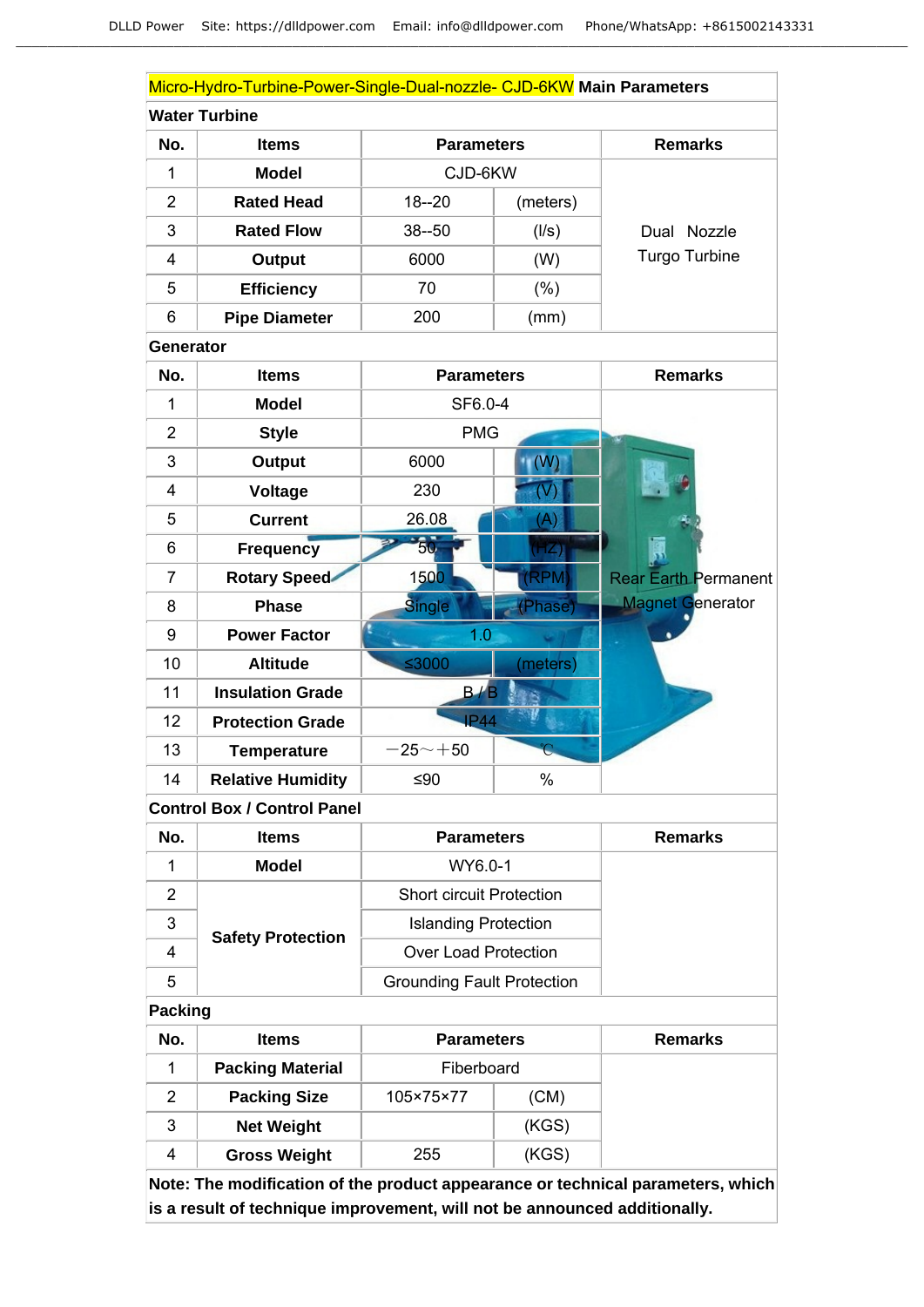|                | Micro Hydro Turbine Power Single Nozzle CJ-10KW Main Parameters |                                   |                         |                             |
|----------------|-----------------------------------------------------------------|-----------------------------------|-------------------------|-----------------------------|
|                | <b>Water Turbine</b>                                            |                                   |                         |                             |
| No.            | <b>Items</b>                                                    | <b>Parameters</b>                 |                         | <b>Remarks</b>              |
| $\mathbf{1}$   | <b>Model</b>                                                    | CJ-10KW                           |                         |                             |
| $\overline{2}$ | <b>Rated Head</b>                                               | $30 - 38$<br>(meters)             |                         |                             |
| 3              | <b>Rated Flow</b>                                               | $40 - 50$                         | (1/s)                   | Single Nozzle               |
| 4              | <b>Output</b>                                                   | 10000                             | (W)                     | <b>Turgo Turbine</b>        |
| 5              | <b>Efficiency</b>                                               | 70                                | (% )                    |                             |
| 6              | <b>Pipe Diameter</b>                                            | 200-250                           | (mm)                    |                             |
| Generator      |                                                                 |                                   |                         |                             |
| No.            | <b>Items</b>                                                    | <b>Parameters</b>                 |                         | <b>Remarks</b>              |
| $\mathbf{1}$   | <b>Model</b>                                                    | SF10-4                            |                         |                             |
| $\overline{2}$ | <b>Style</b>                                                    | <b>PMG</b>                        |                         |                             |
| 3              | <b>Output</b>                                                   | 10000                             | (W)                     |                             |
| 4              | Voltage                                                         | 236                               | $\left(\text{V}\right)$ |                             |
| 5              | <b>Current</b>                                                  |                                   | $(\mathsf{A})$          |                             |
| 6              | <b>Frequency</b>                                                |                                   | $H\mathbf{Z}$           |                             |
| $\overline{7}$ | <b>Rotary Speed</b>                                             |                                   | (RPM)                   | <b>Rear Earth Permanent</b> |
| 8              | <b>Phase</b>                                                    | Sing                              | (Phase)                 | <b>Magnet Generator</b>     |
| 9              | <b>Power Factor</b>                                             | <b>4.0</b>                        |                         |                             |
| 10             | <b>Altitude</b>                                                 | ≤3000                             | (meters)                |                             |
| 11             | <b>Insulation Grade</b>                                         | B/B                               |                         |                             |
| 12             | <b>Protection Grade</b>                                         | IP44                              |                         | Ø                           |
| 13             | <b>Temperature</b>                                              | $-25 - +50$                       | °C                      |                             |
| 14             | <b>Relative Humidity</b>                                        | ≤ $90$                            | $\frac{9}{6}$           |                             |
|                | <b>Control Box / Control Panel</b>                              |                                   |                         |                             |
| No.            | <b>Items</b>                                                    | <b>Parameters</b>                 |                         | <b>Remarks</b>              |
| 1              | <b>Model</b>                                                    | WY10-1                            |                         |                             |
| $\overline{2}$ |                                                                 | <b>Short circuit Protection</b>   |                         |                             |
| 3              | <b>Safety Protection</b>                                        | <b>Islanding Protection</b>       |                         |                             |
| 4              |                                                                 | <b>Over Load Protection</b>       |                         |                             |
| 5              |                                                                 | <b>Grounding Fault Protection</b> |                         |                             |
| Packing        |                                                                 |                                   |                         |                             |
| No.            | <b>Items</b>                                                    | <b>Parameters</b>                 |                         | <b>Remarks</b>              |
| $\mathbf 1$    | <b>Packing Material</b>                                         | Fiberboard                        |                         |                             |
| $\overline{2}$ | <b>Packing Size</b>                                             | 85×65×85                          | (CM)                    |                             |

3 **Net Weight** (KGS) 4 **Gross Weight** 269 (KGS)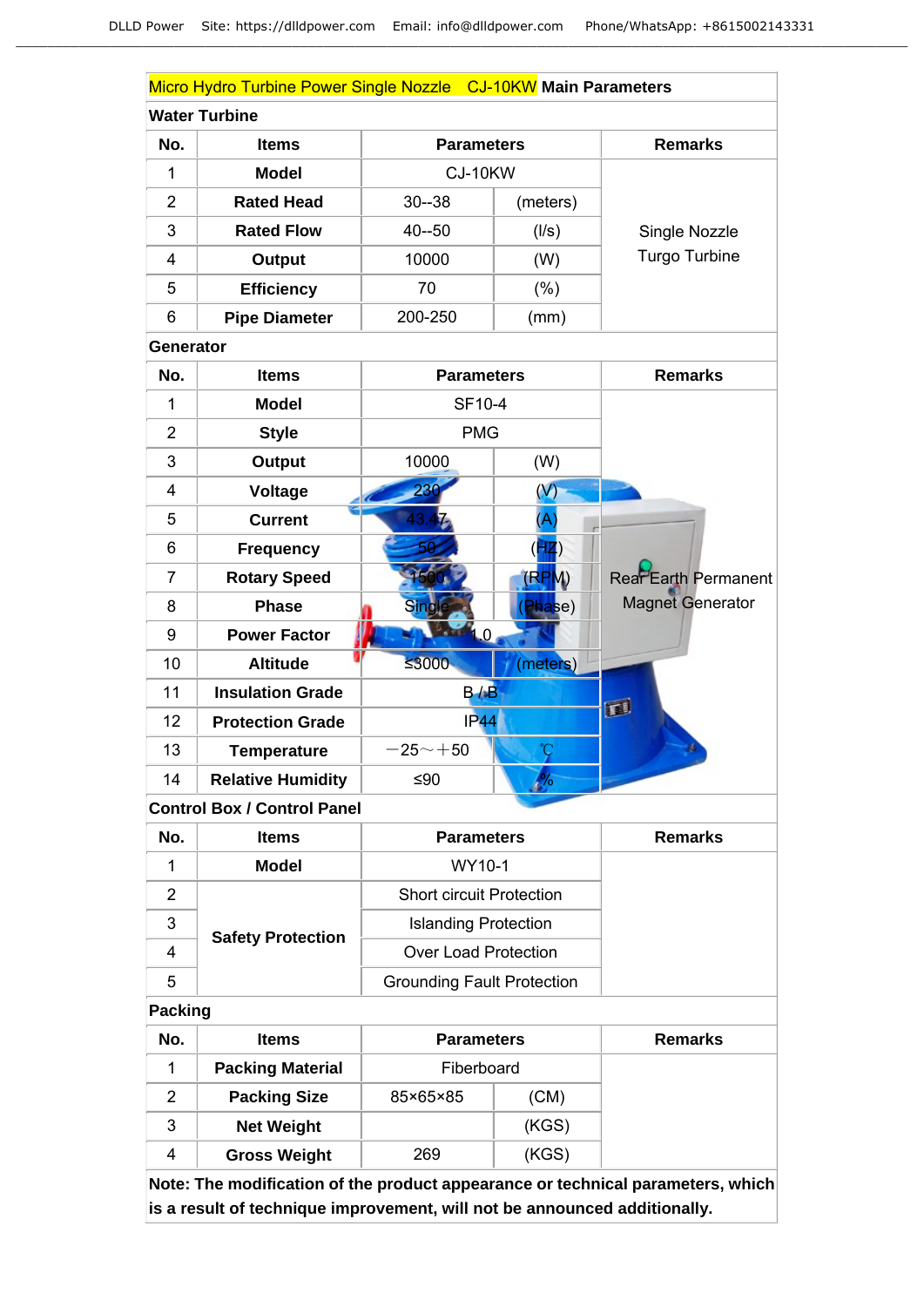| Micro-Hydro-Turbine-Power-Single-Nozzle- CJD-10KW Main Parameters |                          |                   |                 |                         |  |
|-------------------------------------------------------------------|--------------------------|-------------------|-----------------|-------------------------|--|
| <b>Water Turbine</b>                                              |                          |                   |                 |                         |  |
| No.                                                               | <b>Items</b>             | <b>Parameters</b> |                 | <b>Remarks</b>          |  |
| $\mathbf{1}$                                                      | <b>Model</b>             | CJD-10KW          |                 |                         |  |
| $\overline{2}$                                                    | <b>Rated Head</b>        | $25 - 30$         | (meters)        |                         |  |
| 3                                                                 | <b>Rated Flow</b>        | $50 - 60$         | (1/s)           | Dual<br>Nozzle          |  |
| $\overline{4}$                                                    | Output                   | 10000             | (W)             | <b>Turgo Turbine</b>    |  |
| 5                                                                 | <b>Efficiency</b>        | 70                | $(\%)$          |                         |  |
| 6                                                                 | <b>Pipe Diameter</b>     | $00 - 250$        | (mm)            |                         |  |
| <b>Generator</b>                                                  |                          |                   |                 | ۵                       |  |
| No.                                                               | <b>Items</b>             | <b>Parameters</b> |                 | <b>Remarks</b>          |  |
| $\mathbf{1}$                                                      | <b>Model</b>             | <b>SF10-4</b>     |                 |                         |  |
| $\overline{2}$                                                    | <b>Style</b>             | <b>PMG</b>        |                 |                         |  |
| 3                                                                 | <b>Output</b>            | 10000             | (W)             |                         |  |
| 4                                                                 | <b>Voltage</b>           | 230               | (V)             |                         |  |
| 5                                                                 | <b>Current</b>           | 43.47             | (A)             |                         |  |
| 6                                                                 | <b>Frequency</b>         | 50                | (HZ)            |                         |  |
| $\overline{7}$                                                    | <b>Rotary Speed</b>      | 1500              | (RPM)           | Rear Earth Permanent    |  |
| 8                                                                 | <b>Phase</b>             | Single            | (Phase)         | <b>Magnet Generator</b> |  |
| 9                                                                 | <b>Power Factor</b>      | 1.0               |                 |                         |  |
| 10                                                                | <b>Altitude</b>          | ≤3000             | (meters)        |                         |  |
| 11                                                                | <b>Insulation Grade</b>  | B/B               |                 |                         |  |
| 12                                                                | <b>Protection Grade</b>  | IP44              |                 |                         |  |
| 13                                                                | <b>Temperature</b>       | $-25 - +50$       | $\rm ^{\circ}C$ |                         |  |
| 14                                                                | <b>Relative Humidity</b> | $≤90$             | $\%$            |                         |  |

**Control Box / Control Panel**

| No. | <b>Items</b>             | <b>Parameters</b>                 | <b>Remarks</b> |  |
|-----|--------------------------|-----------------------------------|----------------|--|
|     | <b>Model</b>             | WY10-1                            |                |  |
| 2   |                          | <b>Short circuit Protection</b>   |                |  |
| 3   | <b>Safety Protection</b> | <b>Islanding Protection</b>       |                |  |
| 4   |                          | <b>Over Load Protection</b>       |                |  |
| 5   |                          | <b>Grounding Fault Protection</b> |                |  |

**Packing**

| No. | <b>Items</b>            | <b>Parameters</b> |       | <b>Remarks</b> |
|-----|-------------------------|-------------------|-------|----------------|
|     | <b>Packing Material</b> | Fiberboard        |       |                |
| 2   | <b>Packing Size</b>     | 105×82×82         | (CM)  |                |
| 3   | <b>Net Weight</b>       |                   | (KGS) |                |
| 4   | <b>Gross Weight</b>     | 318               | (KGS) |                |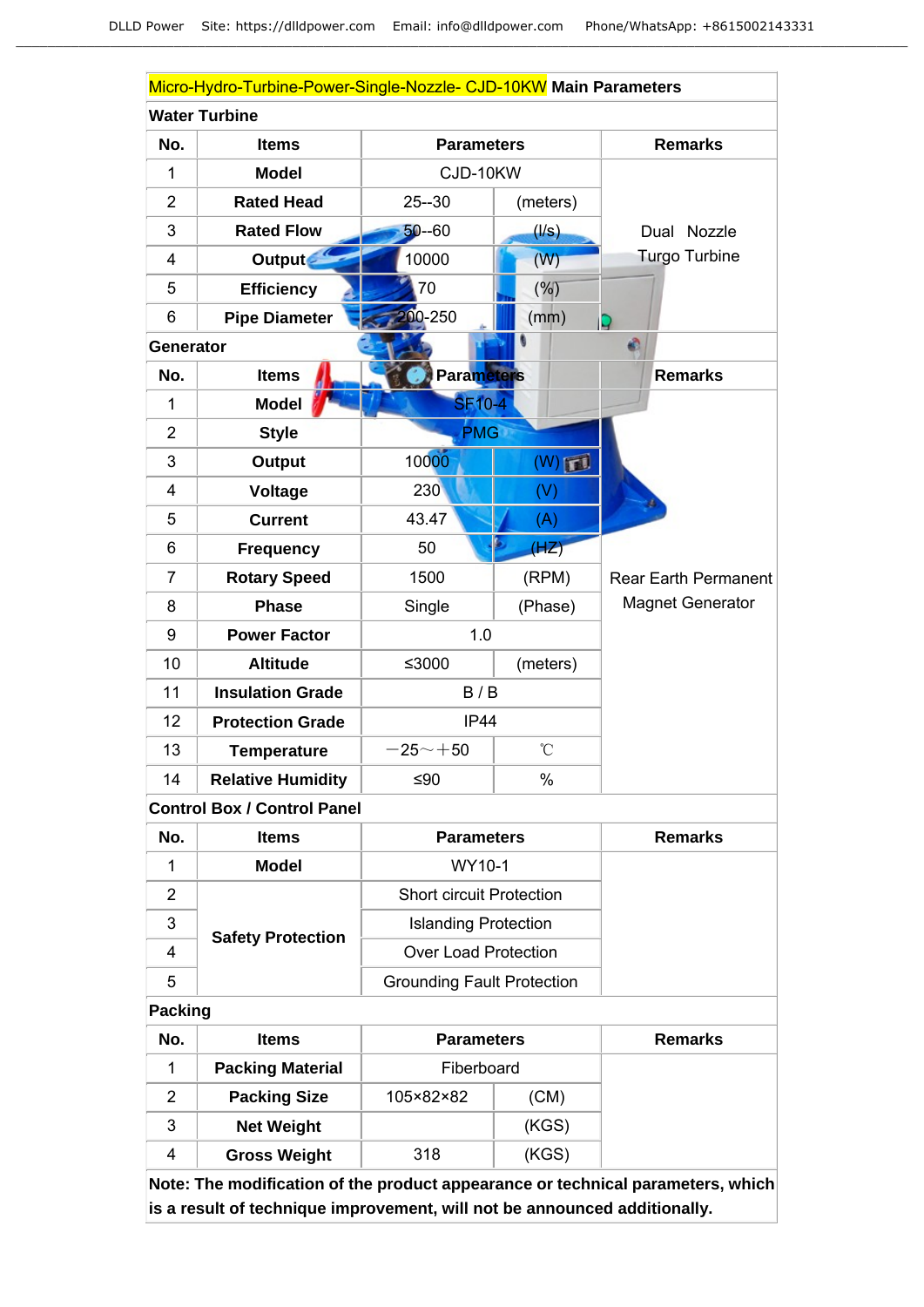|                  | Micro-Hydro-Turbine-Power-Dual-Nozzle CJD-15KW Main Parameters |                                   |          |                             |
|------------------|----------------------------------------------------------------|-----------------------------------|----------|-----------------------------|
|                  | <b>Water Turbine</b>                                           |                                   |          |                             |
| No.              | <b>Items</b>                                                   | <b>Parameters</b>                 |          | <b>Remarks</b>              |
| 1                | <b>Model</b>                                                   | CJD-15KW                          |          |                             |
| $\overline{2}$   | <b>Rated Head</b>                                              | $30 - 40$                         | (meters) |                             |
| 3                | <b>Rated Flow</b>                                              | $60 - 70$                         | (1/s)    | Dual Nozzle                 |
| 4                | <b>Output</b>                                                  | 15000                             | (W)      | Turgo Turbine               |
| 5                | <b>Efficiency</b>                                              | 70                                | $(\%)$   |                             |
| 6                | <b>Pipe Diameter</b>                                           | 200                               | (mm)     |                             |
| <b>Generator</b> |                                                                |                                   |          |                             |
| No.              | <b>Items</b>                                                   | <b>Parameters</b>                 |          | <b>Remarks</b>              |
| $\overline{1}$   | <b>Model</b>                                                   | SF15-4                            |          |                             |
| $\overline{2}$   | <b>Style</b>                                                   | <b>PMG</b>                        |          |                             |
| 3                | <b>Output</b>                                                  | 15000                             | (W)      |                             |
| 4                | <b>Voltage</b>                                                 | 400                               | (V)      |                             |
| 5                | <b>Current</b>                                                 | 37.5                              | (A)      |                             |
| 6                | <b>Frequency</b>                                               | 50                                | (HZ)     |                             |
| $\overline{7}$   | <b>Rotary Speed</b>                                            | 1500                              | (RPM)    | <b>Rear Earth Permanent</b> |
| 8                | <b>Phase</b>                                                   | <b>There</b>                      | (Phase)  | <b>Magnet Generator</b>     |
| 9                | <b>Power Factor</b>                                            | 1.0                               |          |                             |
| 10               | <b>Altitude</b>                                                | ≤3000                             | (meters) |                             |
| 11               | <b>Insulation Grade</b>                                        | B/B                               |          |                             |
| 12               | <b>Protection Grade</b>                                        | IP44                              |          |                             |
| 13               | <b>Temperature</b>                                             | $-25$ $\sim$ $+50$                | °C       |                             |
| 14               | <b>Relative Humidity</b>                                       | ≤ $90$                            | %        |                             |
|                  | <b>Control Box / Control Panel</b>                             |                                   |          |                             |
| No.              | <b>Items</b>                                                   | <b>Parameters</b>                 |          | <b>Remarks</b>              |
| 1                | <b>Model</b>                                                   | WY15-1                            |          |                             |
| $\overline{2}$   |                                                                | <b>Short circuit Protection</b>   |          |                             |
| 3                | <b>Safety Protection</b>                                       | <b>Islanding Protection</b>       |          |                             |
| 4                |                                                                | <b>Over Load Protection</b>       |          |                             |
| 5                |                                                                | <b>Grounding Fault Protection</b> |          |                             |
| <b>Packing</b>   |                                                                |                                   |          |                             |
| No.              | <b>Items</b>                                                   | <b>Parameters</b>                 |          | <b>Remarks</b>              |
| 1                | <b>Packing Material</b>                                        | Fiberboard                        |          |                             |
| $\overline{2}$   | <b>Packing Size</b>                                            | 126×93×98                         | (CM)     |                             |
| 3                | <b>Net Weight</b>                                              |                                   | (KGS)    |                             |

4 **Gross Weight** 395 (KGS)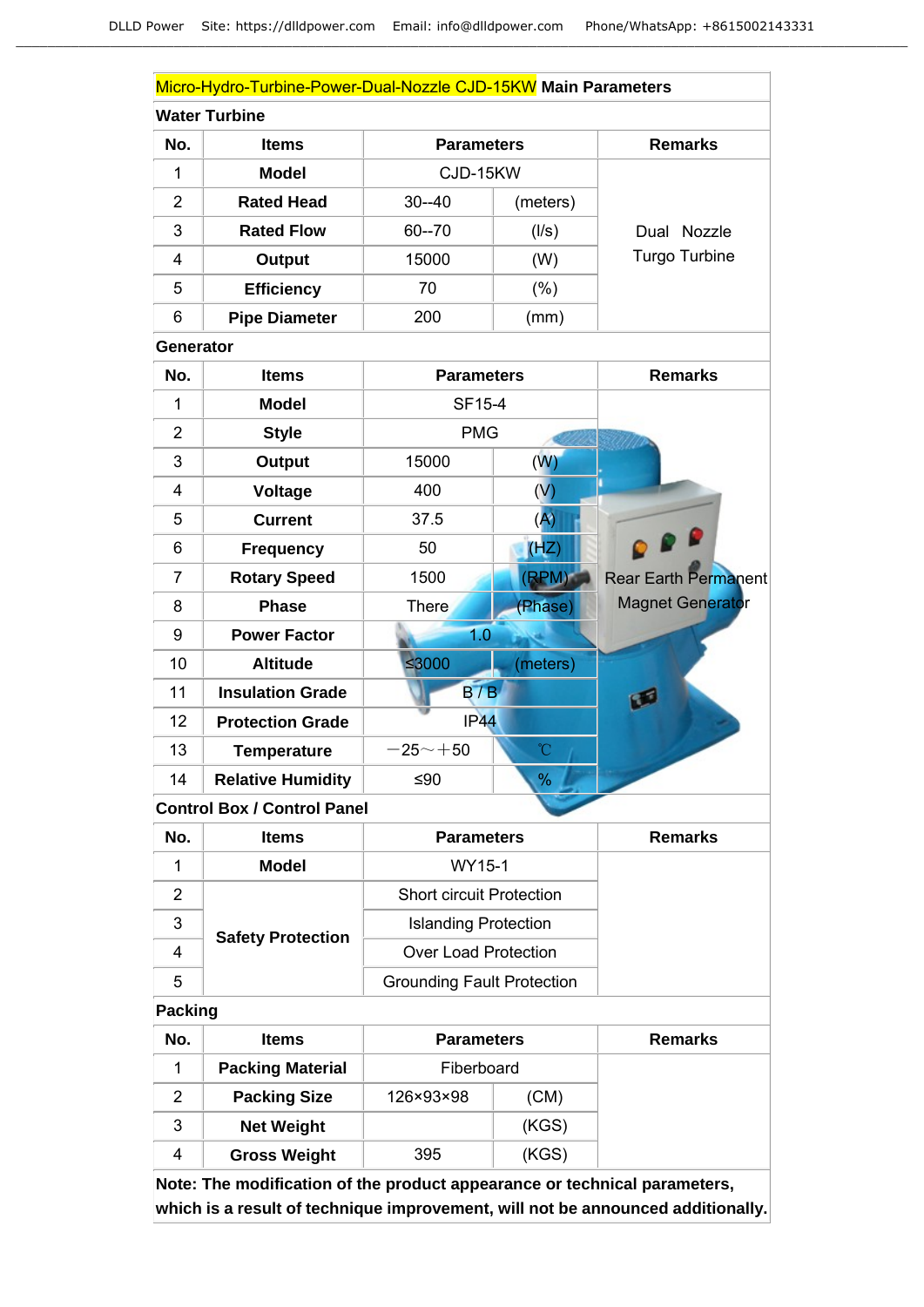|                  | Micro-Hydro-Turbine-Power-Dual-Nozzle CJD-20KW Main Parameters            |                                   |                   |                                                                                 |
|------------------|---------------------------------------------------------------------------|-----------------------------------|-------------------|---------------------------------------------------------------------------------|
|                  | <b>Water Turbine</b>                                                      |                                   |                   |                                                                                 |
| No.              | <b>Items</b>                                                              |                                   | <b>Parameters</b> |                                                                                 |
| 1                | <b>Model</b>                                                              | CJD-20KW                          |                   |                                                                                 |
| $\overline{2}$   | <b>Rated Head</b>                                                         | $30 - 45$                         | (meters)          |                                                                                 |
| 3                | <b>Rated Flow</b>                                                         | 60--100                           | (1/s)             | Dual Nozzle                                                                     |
| 4                | Output                                                                    | 20000                             | (W)               | Turgo Turbine                                                                   |
| 5                | <b>Efficiency</b>                                                         | 70                                | $(\% )$           |                                                                                 |
| 6                | <b>Pipe Diameter</b>                                                      | 250-300                           | (mm)              |                                                                                 |
| <b>Generator</b> |                                                                           |                                   |                   |                                                                                 |
| No.              | <b>Items</b>                                                              | <b>Parameters</b>                 |                   | <b>Remarks</b>                                                                  |
| 1                | <b>Model</b>                                                              | SF20-4                            |                   |                                                                                 |
| $\overline{2}$   | <b>Style</b>                                                              | <b>PMG</b>                        |                   |                                                                                 |
| 3                | <b>Output</b>                                                             | 20000                             | (W)               |                                                                                 |
| 4                | Voltage                                                                   | 400                               | (V)               |                                                                                 |
| 5                | <b>Current</b>                                                            | 50                                | (A)               |                                                                                 |
| 6                | <b>Frequency</b>                                                          | 50                                | (HZ)              |                                                                                 |
| $\overline{7}$   | <b>Rotary Speed</b>                                                       | 1500                              | ᄇ<br>(RPM)        | <b>Rear Earth Permanent</b>                                                     |
| 8                | <b>Phase</b>                                                              | <b>There</b>                      | Phase)            | Magnet Generator                                                                |
| 9                | <b>Power Factor</b>                                                       | 1.0                               |                   |                                                                                 |
| 10               | <b>Altitude</b>                                                           | ≤3000                             | (meters)          |                                                                                 |
| 11               | <b>Insulation Grade</b>                                                   | B/B                               |                   |                                                                                 |
| 12               | <b>Protection Grade</b>                                                   | <b>IP44</b>                       | 宿頭                |                                                                                 |
| 13               | <b>Temperature</b>                                                        | $-25 - +50$                       | °C                |                                                                                 |
| 14               | <b>Relative Humidity</b>                                                  | ≤ $90$                            | %                 |                                                                                 |
|                  | <b>Control Box / Control Panel</b>                                        |                                   |                   |                                                                                 |
| No.              | <b>Items</b>                                                              | <b>Parameters</b>                 |                   | <b>Remarks</b>                                                                  |
| $\mathbf{1}$     | <b>Model</b>                                                              | WY20-1                            |                   |                                                                                 |
| $\overline{2}$   |                                                                           | <b>Short circuit Protection</b>   |                   |                                                                                 |
| 3                | <b>Safety Protection</b>                                                  | <b>Islanding Protection</b>       |                   |                                                                                 |
| 4                |                                                                           | <b>Over Load Protection</b>       |                   |                                                                                 |
| 5                |                                                                           | <b>Grounding Fault Protection</b> |                   |                                                                                 |
| <b>Packing</b>   |                                                                           |                                   |                   |                                                                                 |
| No.              | <b>Items</b>                                                              | <b>Parameters</b>                 |                   | <b>Remarks</b>                                                                  |
| 1                | <b>Packing Material</b>                                                   | Fiberboard                        |                   |                                                                                 |
| 2                | <b>Packing Size</b>                                                       |                                   | (CM)              |                                                                                 |
| 3                | <b>Net Weight</b>                                                         |                                   | (KGS)             |                                                                                 |
| 4                | <b>Gross Weight</b>                                                       |                                   | (KGS)             |                                                                                 |
|                  | Note: The modification of the product appearance or technical parameters, |                                   |                   |                                                                                 |
|                  |                                                                           |                                   |                   | which is a result of technique improvement, will not be announced additionally. |